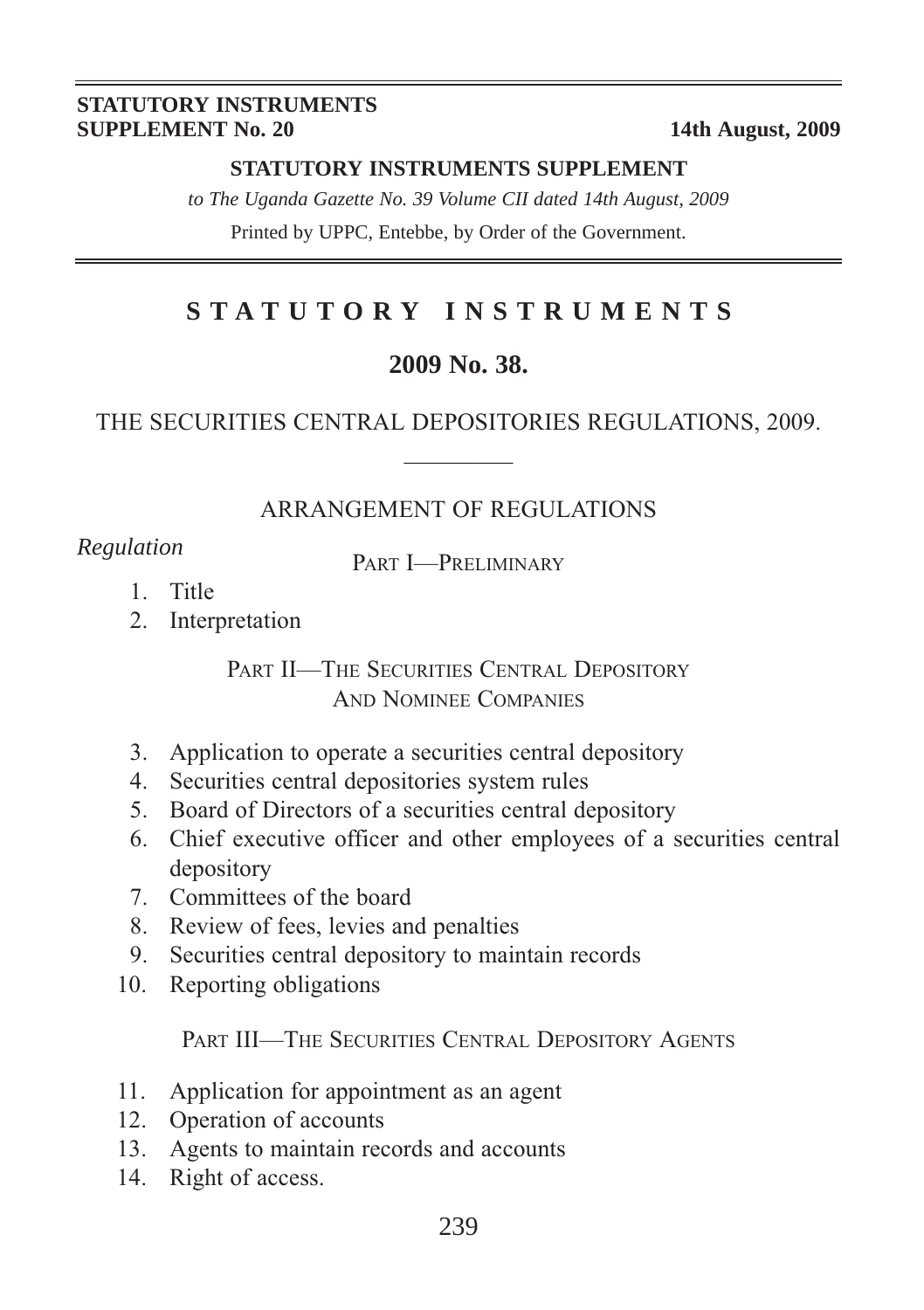PART IV—SECURITIES CENTRAL DEPOSITORY GUARANTEE FUND

- 15. Securities Central Depositories Guarantee Fund.
- 16. Management of the Fund

#### PART V-INSURANCE

17. Insurance

#### PART VI—MISCELLANEOUS

- 18. Access only to authorised personnel
- 19. Safe custody of immobilised securities
- 20. Access to computer system
- 21. Linkages to other securities depositories outside Uganda
- 22. Off-site disaster recovery plan

## **SCHEDULES**

- Schedule 1 Application for a licence to operate a securities central depository
- Schedule 2 Fees
- Schedule 3 Criteria for determining a fit and proper person for purposes of appointment to the SCDS Board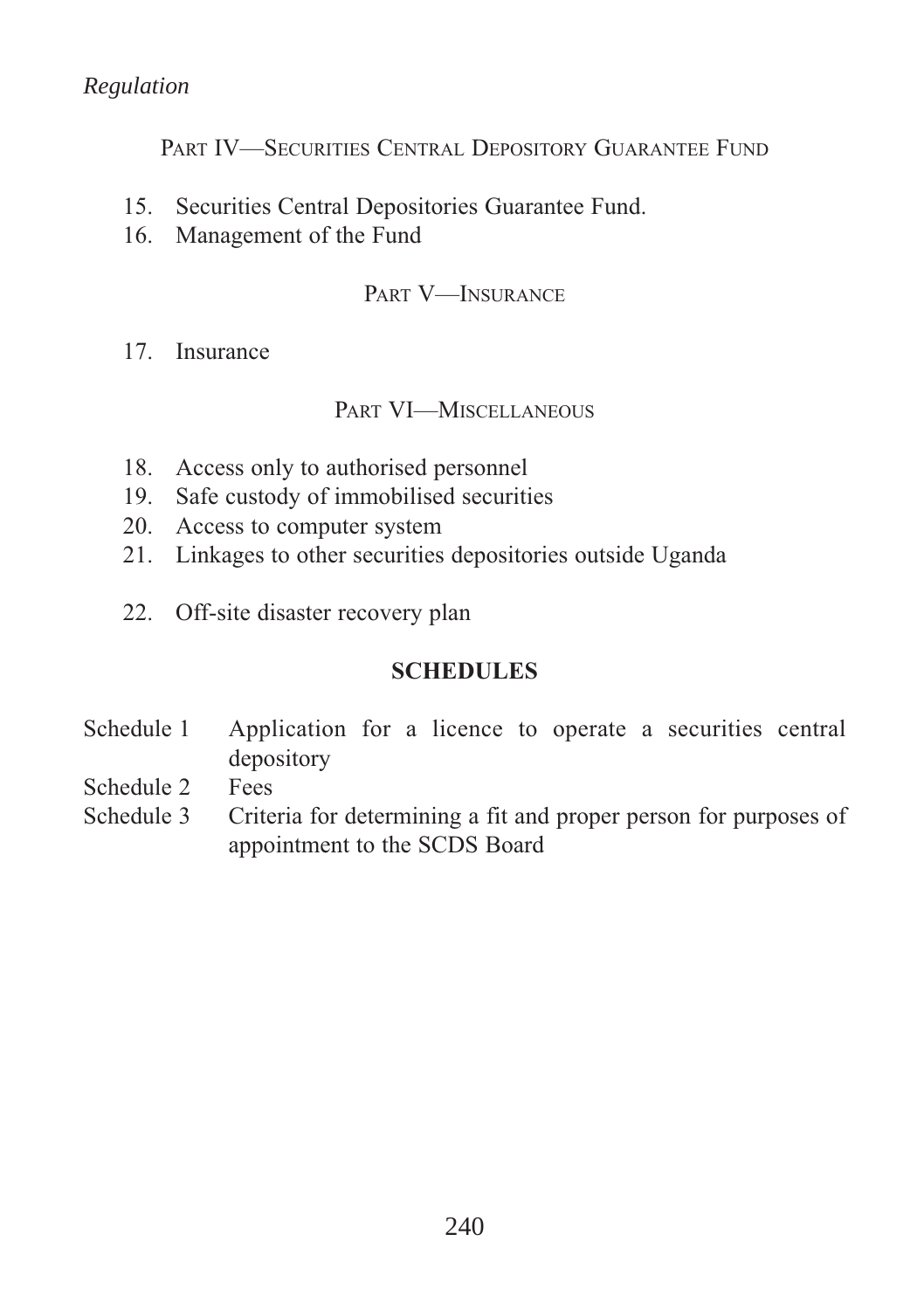## **STATUTORY INSTRUMENTS**

#### **2009 No. 38.**

## **The Securities Central Depositories Regulations, 2009.**

**(***Under section 68 of the Securities Central Depositories Act, 2009, Act No. 1 of 2009)*

IN EXERCISE of the powers conferred on the Capital Markets Authority by section 68 of the Securities Central Depositories Act, 2009, these Regulations are made this 10th day of August, 2009.

PART **I**-PRELIMINARY

#### **1. Title**

These Regulations may be cited as the Securities Central Depositories Regulations, 2009.

#### **2. Interpretation**

In these Regulations, unless the context otherwise requires—

"Act" means the Securities Central Depositories Act, 2009;

- "Authority" means the Capital Markets Authority established by section 5 of the Capital Markets Authority Act;
- "custodian" means a company whose business includes taking responsibility for the safe custody of the funds, securities, financial instruments and documents of title;
- "Guarantee Fund" means the Securities Central Depository Guarantee Fund established under regulation 15;
- "jumbo certificate" means the manner in which deposited certificates are stored by the depository during the process of immobilization and dematerialization;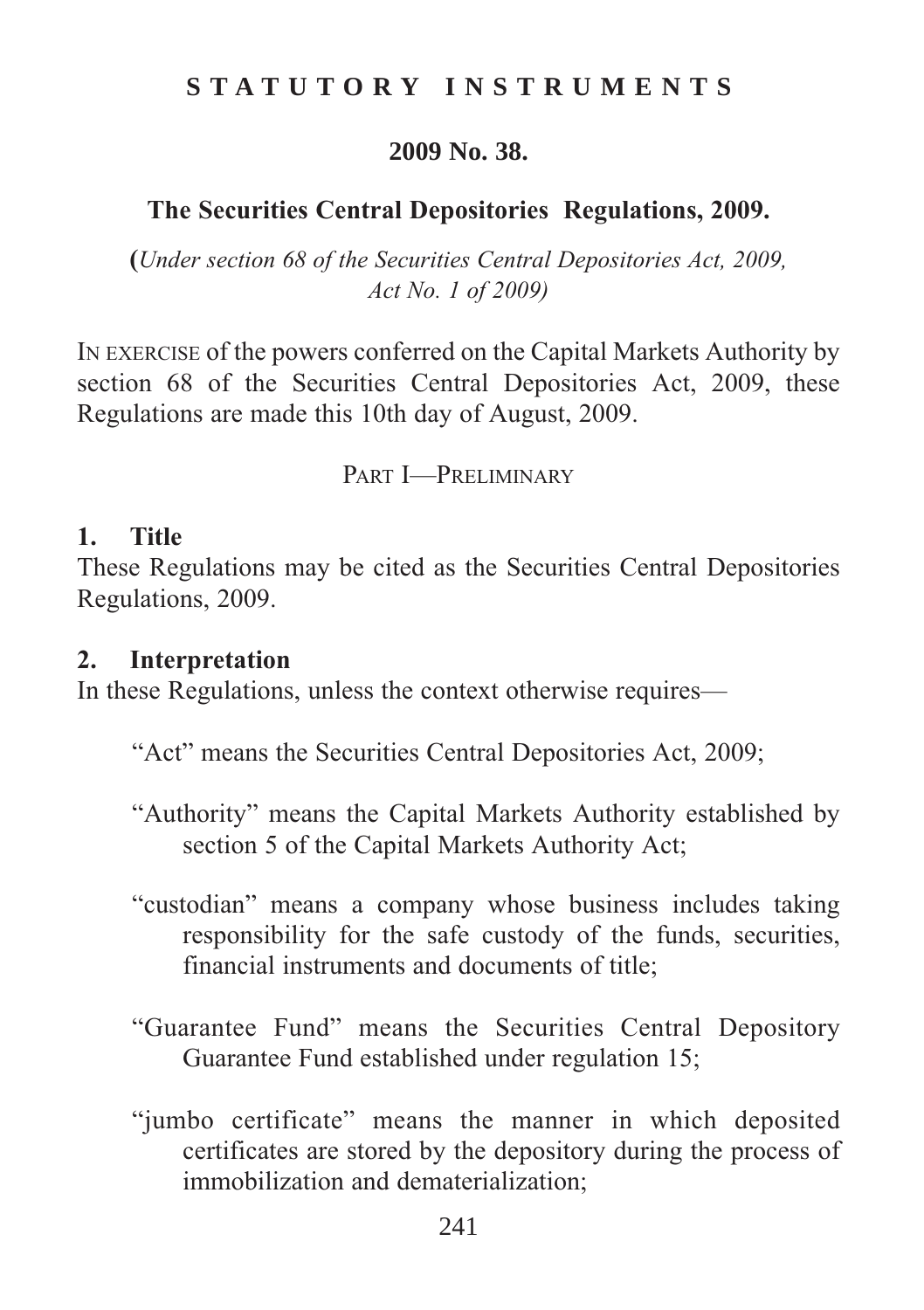"nominee company" in relation to the securities central depository is a company incorporated and wholly owned by the securities central depository whose only purpose is to hold the securities in the securities central depository as a bare trustee on behalf of the depositors;

"SCDS Rules" means rules referred to in regulation 4;

"SCDS" means Securities Central Depositories System.

PART II—SECURITIES CENTRAL DEPOSITORY AND NOMINEE COMPANIES

# **3. Application to operate a securities central depository**

(1) An application for a licence to operate a securities central depository shall be submitted to the Authority in the Form set out in Schedule 1.

(2) The application under subregulation (1) shall be submitted together with—

- (a) the certificate of incorporation and certified copies of the memorandum and articles of association of the applicant whose objectives shall include the operation of a securities central depository;
- (b) certified copies of the name(s), certificate(s) of incorporation and memorandum and articles of association of all its nominee companies;
- (c) a business plan including—
	- (i) the depository and settlement system proposed to be adopted by the applicant;
	- (ii) business prospects;
	- (iii) risks and uncertainties facing the company;
	- (iv) staff and directors;
	- (v) key performance indicators;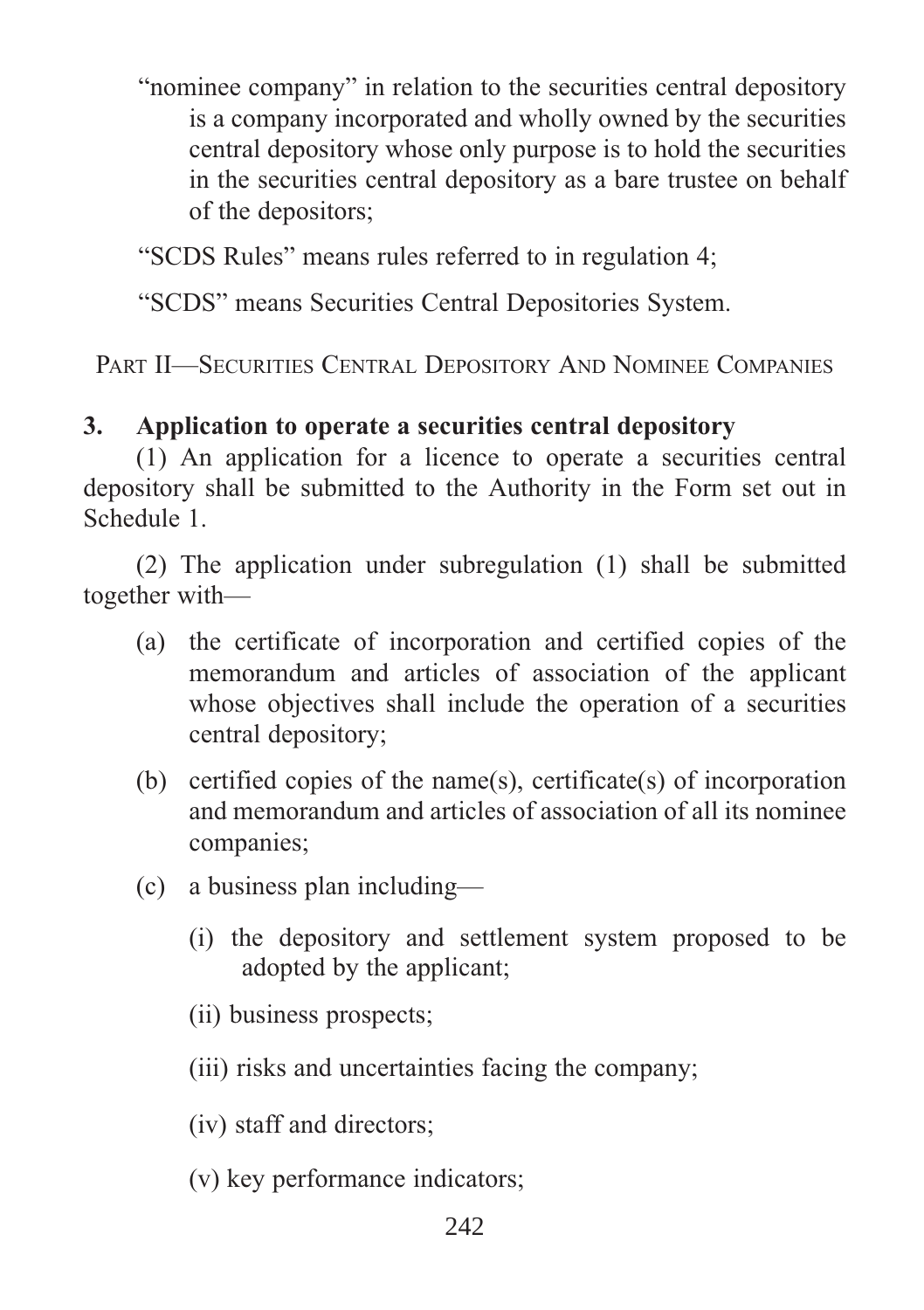- (vi) Business Continuity Plan;
- (vii) financial projections (balance sheets, income statements, cash flow statements);
- (d) a certified copy of the agreement between the systems provider and the applicant, (where applicable);
- (e) rules made under regulation 4;
- (f) fees prescribed in Schedule 2; and
- (g) any additional documents as may be required by the Authority.

# **4. Securities central depositories system rules**

(1) An applicant who intends to operate as a securities central depository shall make securities central depositories rules to govern all aspects of its operations.

(2) The securities central depositories rules referred to in subregulation (1) shall be submitted together with the application to operate a securities central depository and shall include provisions relating to—

- (a) the appointment, functions, suspension and revocation of appointment of securities central depository agents;
- (b) the appointment of a manager for a suspended securities central depository agent;
- (c) notification to the issuers and the public of all eligible securities prescribed to be immobilized or dematerialised in the securities central depository;
- (d) deposit of certificates;
- (e) information to be contained in the record of depositors;
- (f) charging of securities;
- (g) timely notification by electronic or other means to depositors that dealings have occurred on their accounts;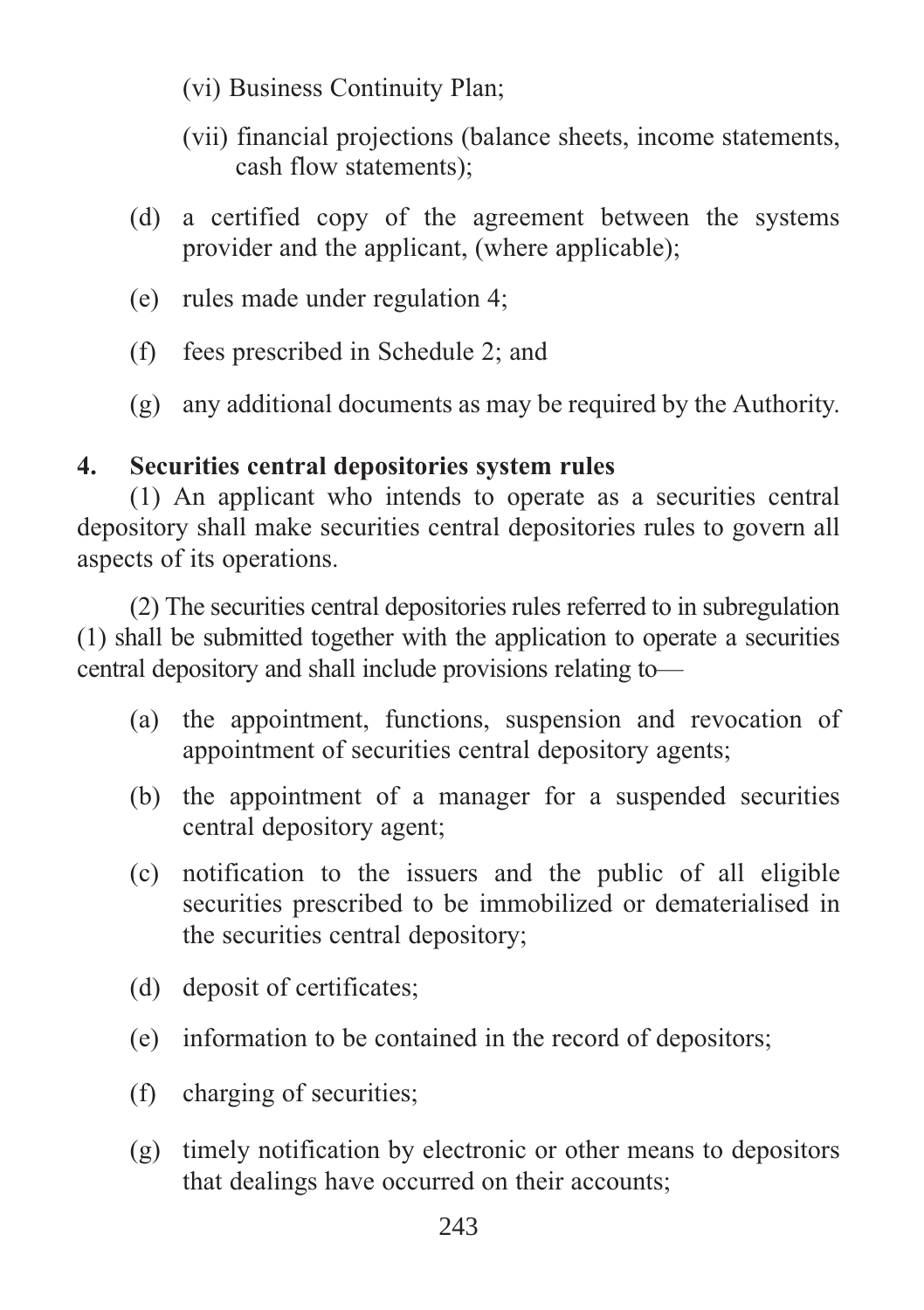- (h) circumstances when a book entry security in a securities account is in suspense other than those circumstances provided under the Act; and
- (i) circumstances for investigation or restriction of dealings in any book entry transfers;
- (j) complaint handling mechanism;
- (k) operation and maintenance of the Guarantee Fund; and
- (l) fees and penalties.

## **5. Board of Directors of a securities central depository**

(1) The Board of Directors of a securities central depository shall consist of not less than five directors and shall have a Chairperson who shall be a non executive director.

(2) A person shall not become a director in a securities central depository unless—

- (a) he or she is above twenty one years of age;
- (b) he or she is of sound mind and has not been declared to be of unsound mind by any court of law in Uganda or elsewhere;
- (c) he or she is not an undischarged bankrupt;
- (d) he or she is a natural person;
- (e) the SCDS has served a written notice to the Authority of its nomination of that person to become a director; and
- (f) the Authority has given written approval that he or she meets the fit and proper criteria prescribed in Schedule 3.

(3) The Authority may, on receipt of the notice referred to in subsection (2) (e), seek further information and documents from that person or from any other person.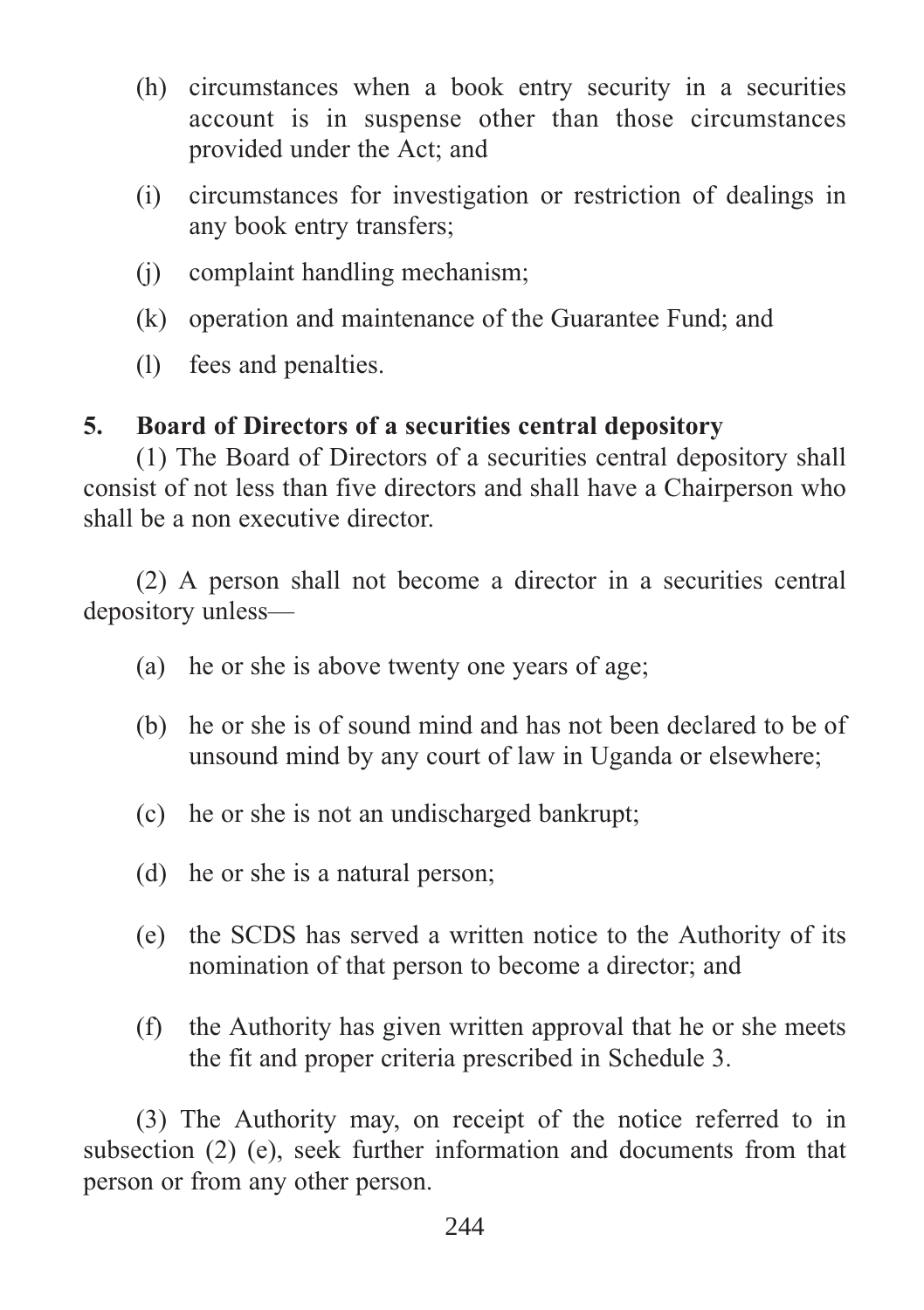(4) A Director appointed under regulation 5(1) shall cease to hold office if—

- (a) he or she ceases to be a fit and proper person as required by the Authority; or
- (b) on the advice of the Authority, the securities central depository removes him or her from office on the grounds that he or she is unable or unfit to discharge his or her functions as a director.
- **6. Chief executive officer and other employees of a securities central depository**

(1) The Board of Directors of securities central depository shall appoint a chief executive officer on such terms and conditions as may be specified in the instrument of appointment.

(2) The chief executive officer shall be in charge of the day to day affairs of the securities central depository.

(3) A person is not qualified for appointment as a chief executive officer of a securities central depository, unless he or she—

- (a) has qualifications in law, finance, accounting, economics, banking or insurance with experience and competence in management; and
- (b) has seven years experience at management level in matters relating to financial markets.

(4) The chief executive officer of a securities central depository shall not at the same time be an officer of an entity licensed by the Authority (other than the Stock Exchange) or a key personnel, director or shareholder of an entity licensed by the Authority.

(5) The securities central depository may appoint such other officers and employees as it considers necessary for the efficient discharge of its responsibilities and functions.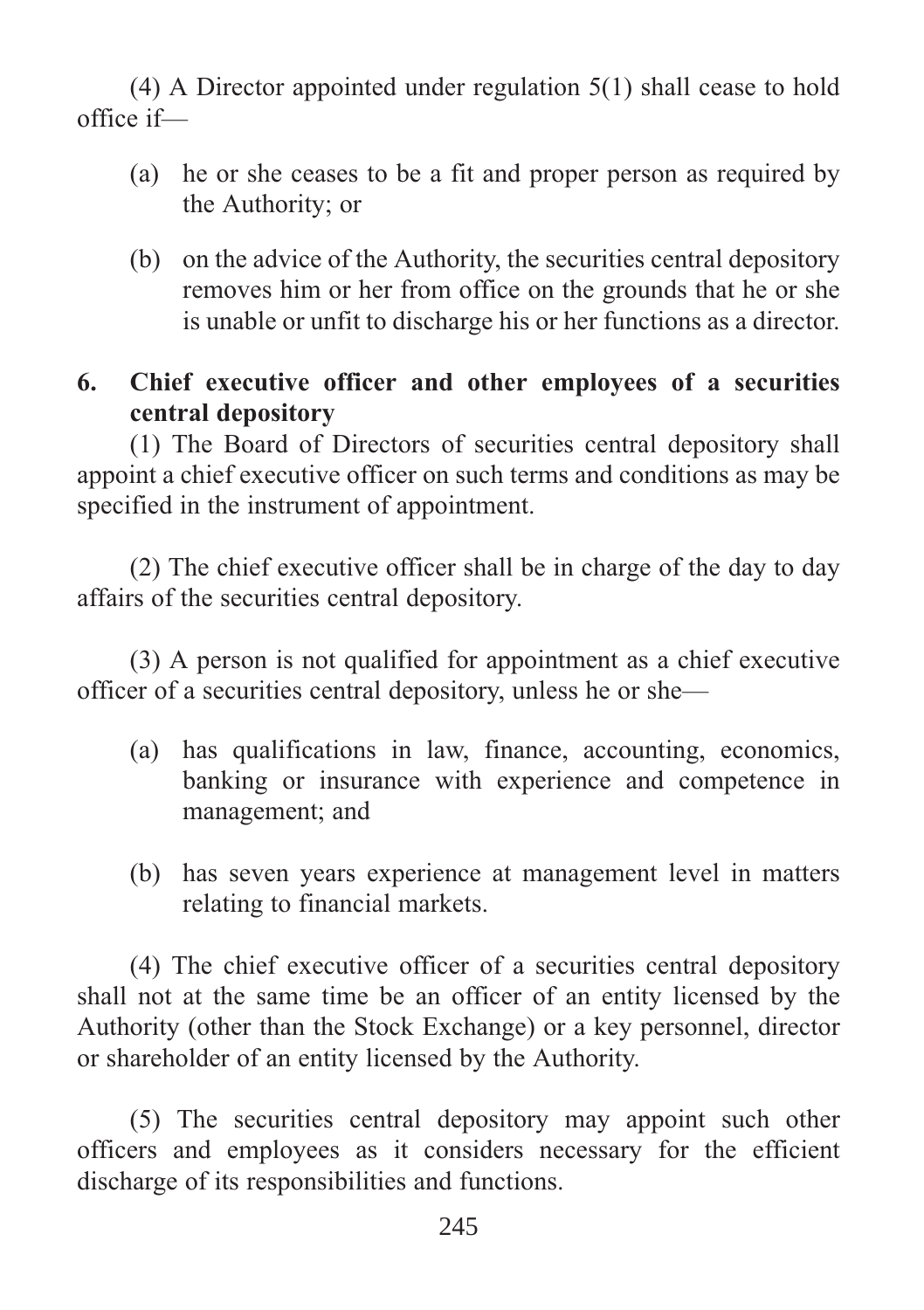(6) A securities central depository shall not employ or maintain in its employment a person who has—

- (a) been convicted of an offence (other than a traffic offence) in Uganda or elsewhere;
- (b) been censured, disciplined, warned as to future conduct by a regulatory body, government agency or barred from entry to any profession or occupation;
- (c) failed to pay a debt adjudged due and payable by an order of a court in any country or has been adjudged bankrupt;
- (d) taken part in any business practice that, in the opinion of the Authority, was deceitful, oppressive fraudulent, prejudicial or improper whether unlawful or not or reflects on or discredits his or her manner of conducting business; or
- (e) been dismissed from membership of a Board of Directors of a public company or has been removed from public office.

# **7. Committees of the board**

- (1) The securities central depository Board shall appoint—
- (a) an audit committee which shall comprise of at least three non executive directors;
- (b) a business conduct committee whose membership and mandate shall be provided in the SCDS rules; and
- (c) any other committee as it may deem necessary.

(2) The Board shall satisfy itself that at least one member of the audit committee has recent and relevant financial experience.

(3) The main role and responsibility of the audit committee shall include—

(a) to review the internal audit report and programs of the depository;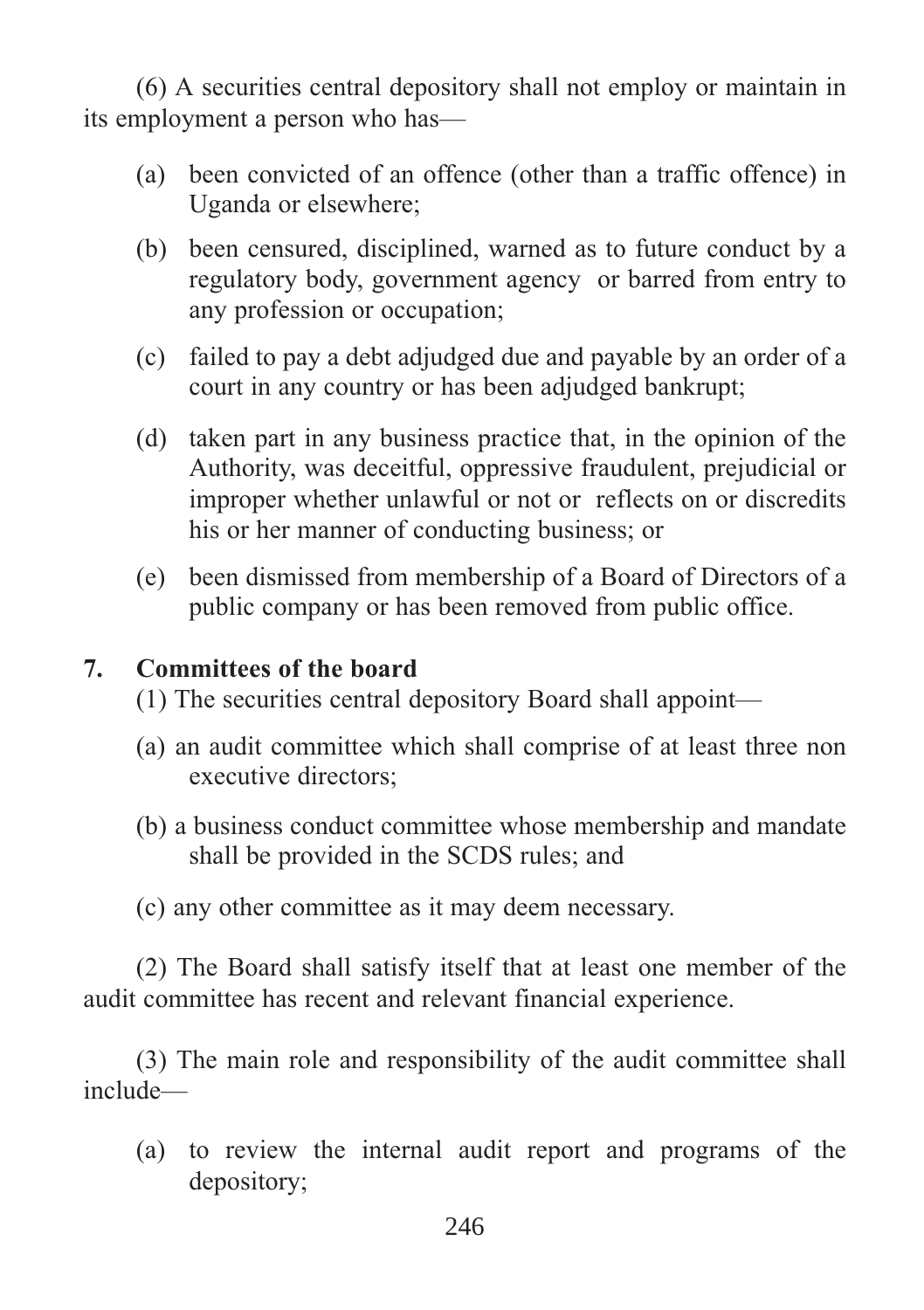- (b) to review the internal controls, operating procedures and systems and management information systems of the depository;
- (c) to ensure that the audit function of the depository is adequately staffed with competency and integrity;
- (d) to ascertain the nature of the external audit, co-ordinate the internal and external audits;
- (e) to consider rectification and implementation of issues raised by the external auditor;
- (f) to review the financial statements of the securities central depository and making recommendations on them; and
- (g) to review the practices of the securities central depository to ensure that any insider transactions of the securities central depository that have a material effect on its stability or solvency are identified and dealt with.

#### **8. Review of fees, levies and penalties**

(1) The securities central depository shall charge such fees and levy such penalties as approved by the Authority.

(2) The Authority shall, once in every two years, review the fees, levies and penalties levied by a securities central depository.

(3) The fees, levies and penalties referred to in subregulation (1) may be reviewed earlier at the instance of either the Authority or the securities central depository in the event of exceptional circumstances as defined in subregulation (5).

(4) In carrying out the review under subregulation (1), the Authority shall take into account the following—

(a) the rate of inflation;

(b) the market turnover;

(c) the overall transaction fees in the market;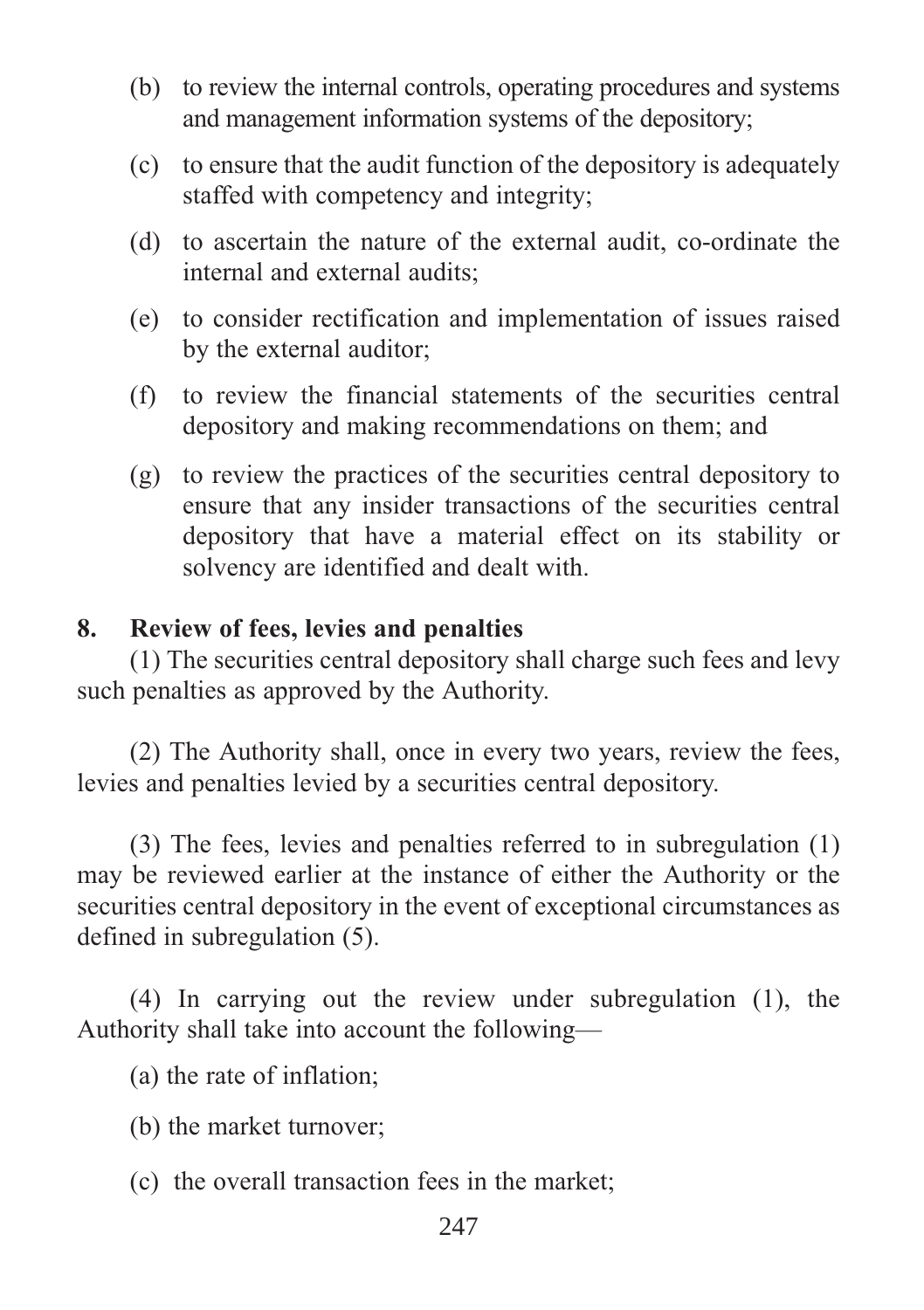(d) the viability and sustainability of the securities central depository;

(e) the overall interest of the investors; and

(f) the views of other market participants.

(5) The securities central depository shall, in order to facilitate continuous monitoring and assessment of adequacy of the fees, furnish the Authority with updated information every six months on the following—

(a) the actual and projected volume of trade;

(b) the actual and projected revenue;

(c) the achieved and projected efficiency measures; and

(d) the proposed major capital expenditures.

(6) The securities central depository may initiate a review of its fees in any of the following exceptional circumstances—

- (a) a material change of the Uganda rate of inflation as published by the National Bureau of Statistics;
- (b) a material change of reported income of the securities central depository; and
- (c) a material reduction of the reported gross revenue of the securities central depository by more than fifty percent.

(7) Where a securities central depository, in the case of exceptional circumstances, wishes to initiate a review as envisaged in subregulation (5), the securities central depository shall notify the Authority of the proposal to review the fees in writing, justifying the proposed changes except that no review will be considered less than six months before the next scheduled review.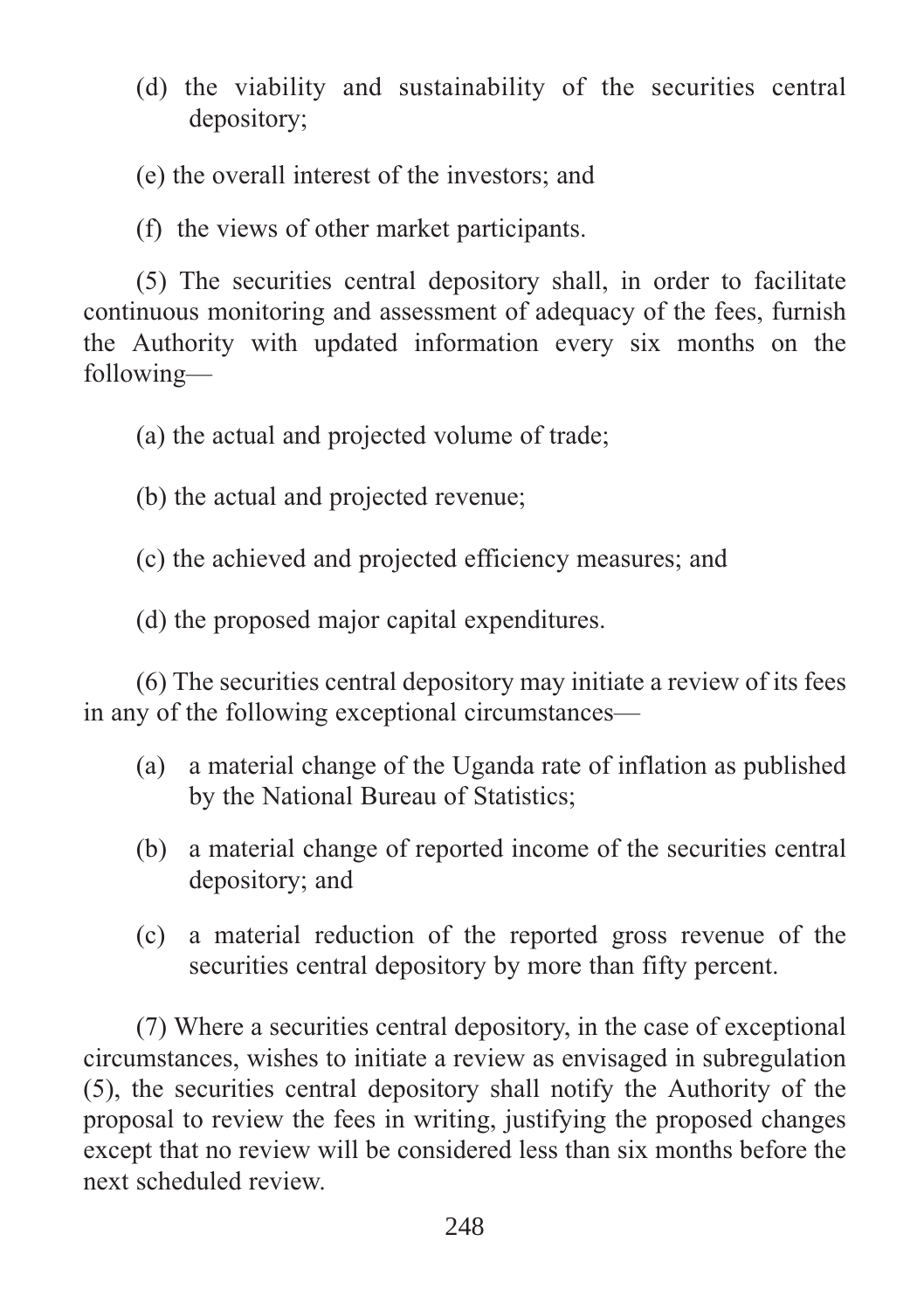(8) Where the Authority initiates a review by reason of exceptional circumstances, it shall notify the securities central depository of the justifications for the proposed review and the securities central depository will be accorded an opportunity to make representations on the proposed changes before the final decision is made.

(9) Where the Authority or the securities central depository initiates a review by reason of exceptional circumstances, the review shall be completed within 90 days after the notice issued by the initiating party.

(10) The Authority shall ensure that a scheduled review process is completed not later than the second anniversary of the approval of the existing fees.

(11) If the securities central depository is dissatisfied with the outcome of the review exercise, it may apply to court for a review.

(12) The fees prevailing before the appeal shall remain effective until the decision of the court.

(13) The securities central depository and every securities central depository agent shall prominently display all approved fees, charges and levies at their business premises.

#### **9. Securities central depository to maintain records**

A security central depository shall maintain and preserve for a period of seven years, all records and documents relating to depositors, securities central depository agents and meetings of its board of directors.

## **10. Reporting obligations**

A securities central depository shall—

- (a) within four months after the commencement of its operations—
	- (i) provide a list of its securities central depository agents;
	- (ii) notify the Authority at least seven days prior to prescription for immobilization or dematerialization.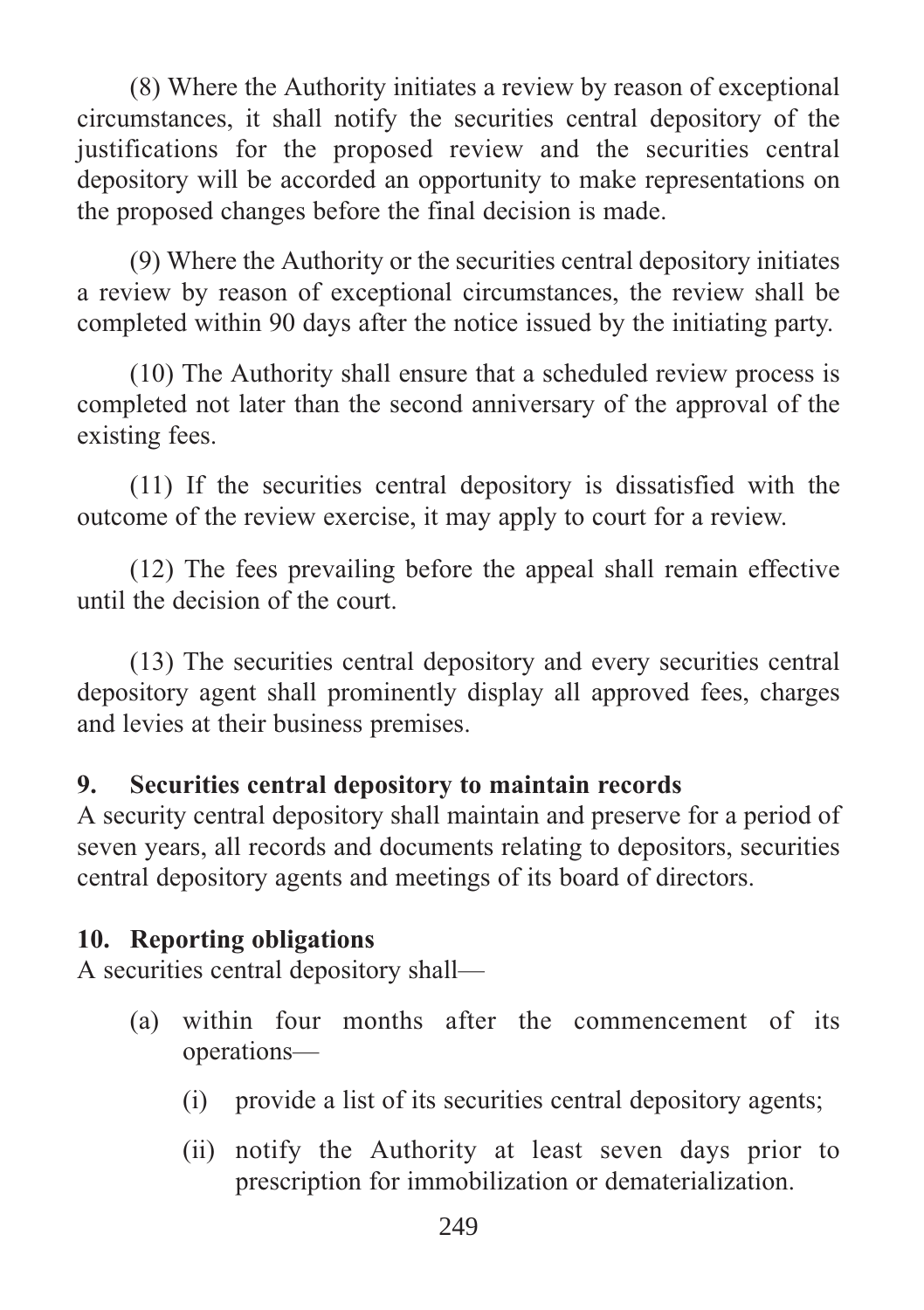- (b) submit to the Authority, in accordance with section 37 of the Act, audit records and accounts of the depository of its activities during the preceding calendar year and the report shall contain—
	- (i) financial statements duly audited by an independent auditor;
	- (ii) changes in the membership of its Board of Directors;
	- (iii) composition of the committees required to be set up by these Regulations;
	- (iv) approvals, suspensions or revocation of approvals of securities central depository agents;
	- (v) securities immobilised or dematerialised;
	- (vi) arbitration of disputes; and
	- (vii) any other information that the Authority may request.
- (c) as soon as practicable, inform the Authority whenever—
	- (i) there is a default on settlement and delivery;
	- (ii) there are, to its knowledge, incidences of violation of the Act or these Regulations and rules issued under the Act.

PART III—SECURITIES CENTRAL DEPOSITORY AGENTS

## **11. Application for appointment as an agent**

(1) An application for an appointment to operate as a securities central depository agent shall be submitted to the securities central depository.

(2) An applicant under subregulation (1) shall obtain prior approval of the Authority before submitting the application to the securities central depository.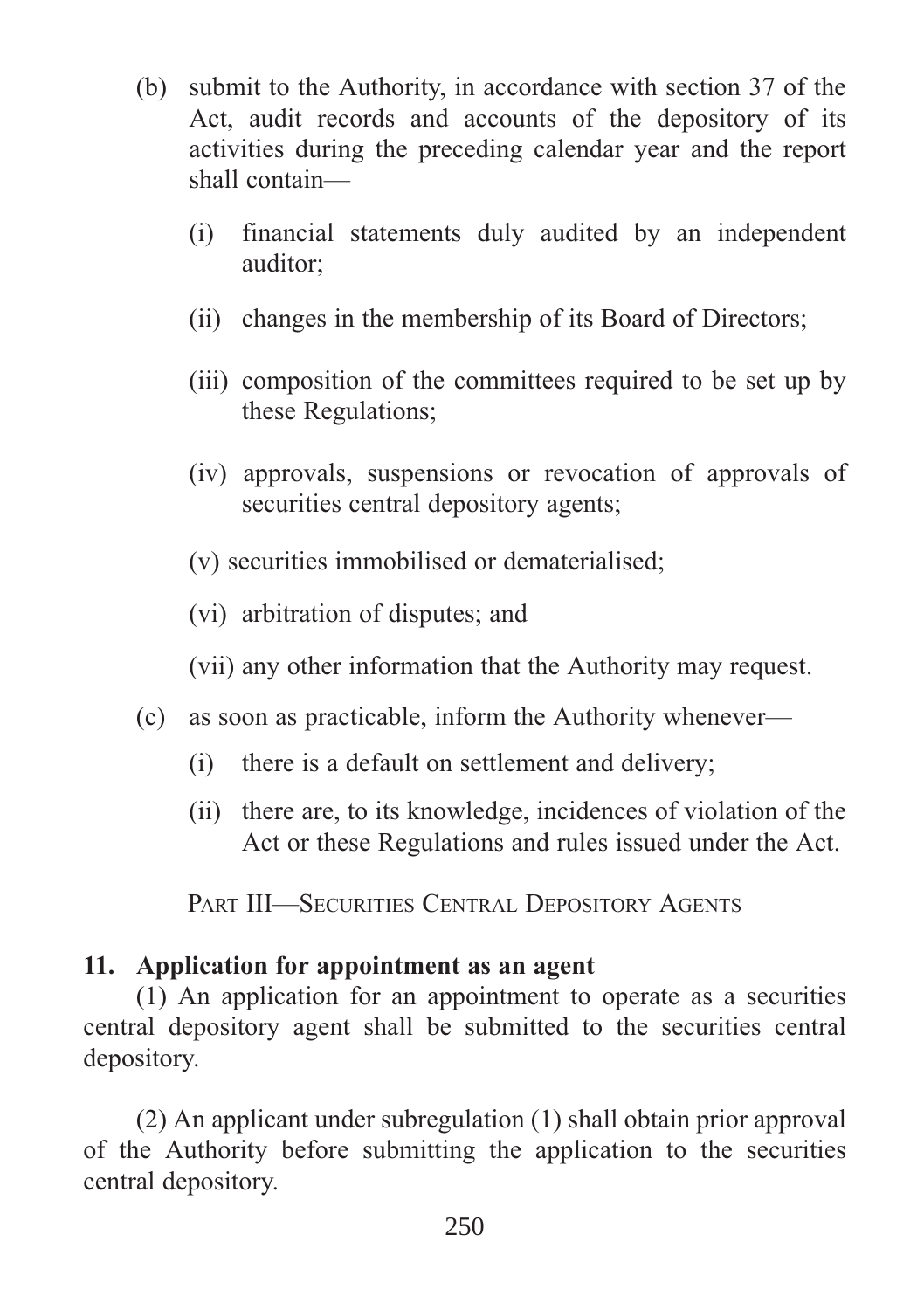(3) The following persons may be appointed as agents of the securities central depository in addition to the persons referred to in section 11 of the Act—

- (a) custodians; and
- (b) authorized depository.

(4) The applicant shall meet any technical requirements as may be stipulated by the SCDS rules.

(5) Where a securities central depository reprimands, fines, suspends, expels or otherwise takes disciplinary action against an agent of a securities central depository, it shall, within two days, give to the authority in writing, particulars of the name of the agent, the reason for and nature of the action taken, the amount of the fine, if any, and the period of the suspension, if any.

(6) An agent aggrieved by the decision of the securities central depository may appeal to the Authority within seven days after he or she is notified of the decision.

(7) The authority may review any disciplinary action taken by a securities central depository under subregulation (5) and may affirm or set aside a decision of a securities central depository after giving the agent and the securities central depository an opportunity to be heard.

(8) Nothing in this regulation precludes the Authority in a case where a securities central depository fails to act against an agent of the securities central depository, from suspending, expelling or otherwise disciplining a member of the depository; but before doing so, the authority shall give the agent and the securities central depository an opportunity to be heard.

(9) Any person aggrieved by the decision of a securities central depository or the authority under subregulation (6) may, seven days after he or she is notified of the decision, appeal to the High court.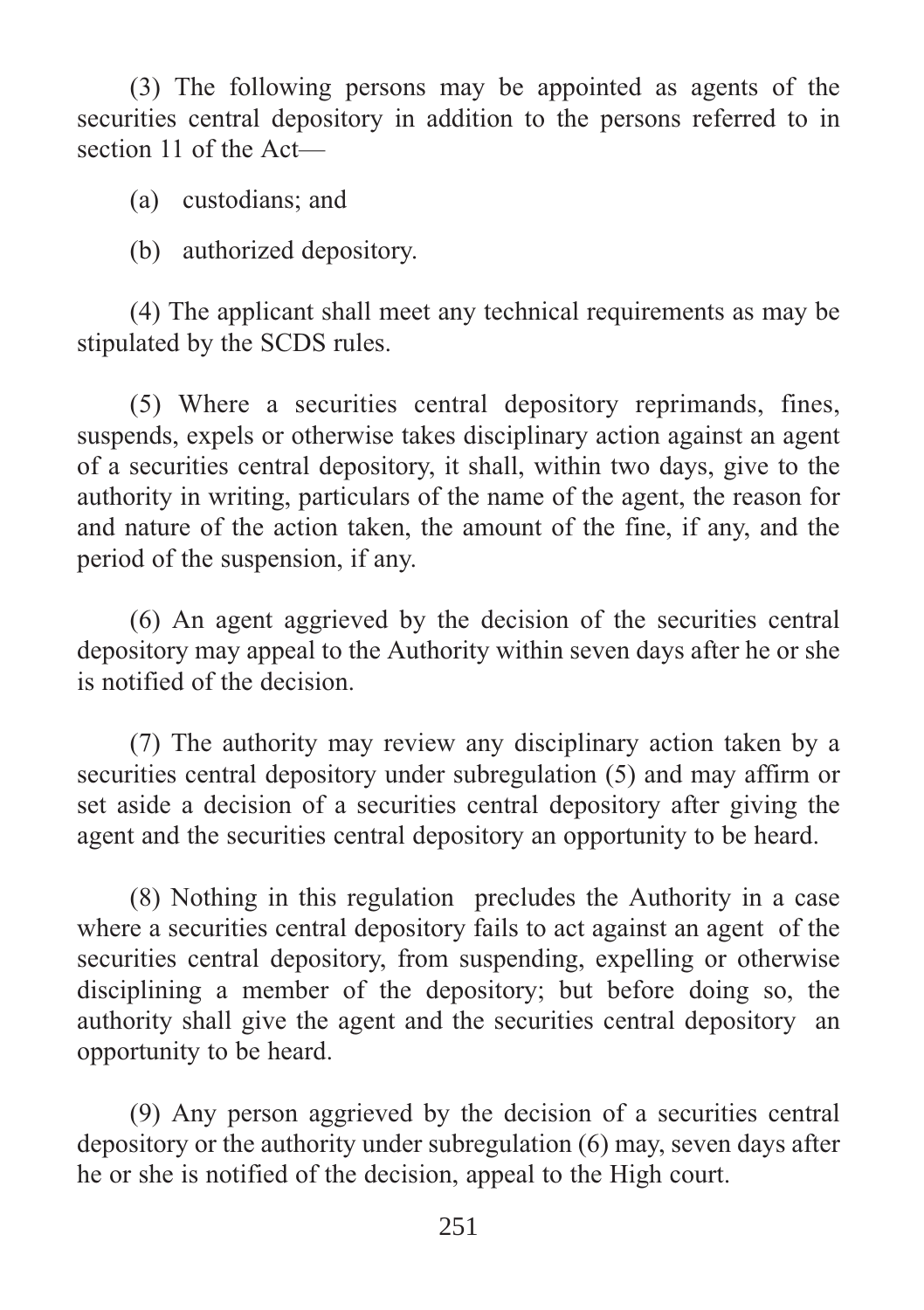# **12. Operation of accounts**

A securities central depository agent shall disclose to the Authority, the holders of beneficial interests to the accounts opened in the name of the Broker or Dealer or its nominee.

# **13. Agents to maintain records and accounts**

(1) A securities central depository agent shall maintain and preserve records and accounts relating to transactions in securities for a period of seven years.

(2) Information referred to in subregulation (1) shall include—

- (a) collection and submission to the securities central depository of certificates for purposes of immobilisation of securities;
- (b) withdrawal of certificates in respect of immobilised securities;
- (c) opening, maintenance and closing of securities accounts;
- (d) the collection of fees and charges imposed by the securities central depository as may be provided under the Act.

# **14. Right of access**

The Authority and a securities central depository may, from time to time, require an agent or a duly authorised person—

- (a) to produce to it documents or records in respect of any securities transactions or accounts:
- (b) to provide access to its terminals and other computer peripherals situated at the agent's premises; and
- (c) to provide any data record or information in respect of its terminals and other computer peripherals,

as may, in the opinion of the Authority and the securities central depository, be necessary for the purposes of enabling it to perform its audit investigation or review.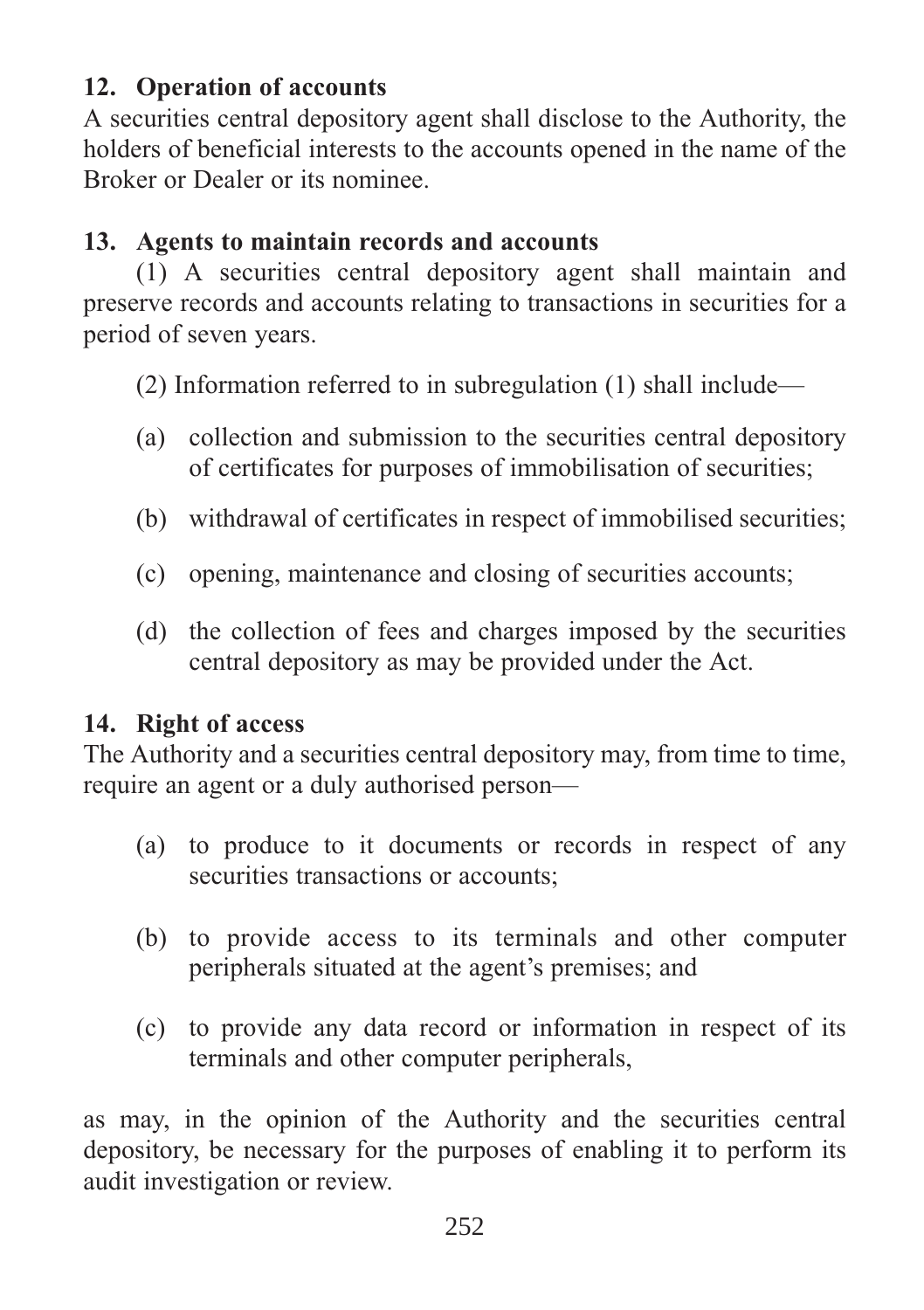PART IV—SECURITIES CENTRAL DEPOSITORY GUARANTEE FUND

# **15. Securities Central Depository Guarantee Fund**

(1) Every SCDS shall in accordance with section 65 of the Act establish a Guarantee Fund for the purposes of providing indemnity against any default in respect of payment for, or delivery of securities by, any participant and of obligations of participants towards the securities central depository.

- (2) The Fund shall consist of—
- (a) a contribution of such amounts as the SCDS may from time to time determine in consultation with the Authority and the Stock Exchange and such securities central depository agents as will be involved in settlement;
- (b) penalties and fines imposed by the securities central depository;
- (c) money accrued from interest and profits from investing moneys of the Fund;
- (d) a levy for every transaction through the securities exchange or depository as approved by the Authority;
- (e) contribution from the revenue of the securities central depository as its Board may from time to time determine;
- (f) any other funds as the Board of Directors of the securities central depository, with the approval of the Authority may determine.

## **16. Management of the Guarantee Fund**

(1) The Guarantee Fund shall be managed by the securities central depository as a separate fund from the operational funds of the SCDS and disclosed as such in the securities central depository's annual balance sheet.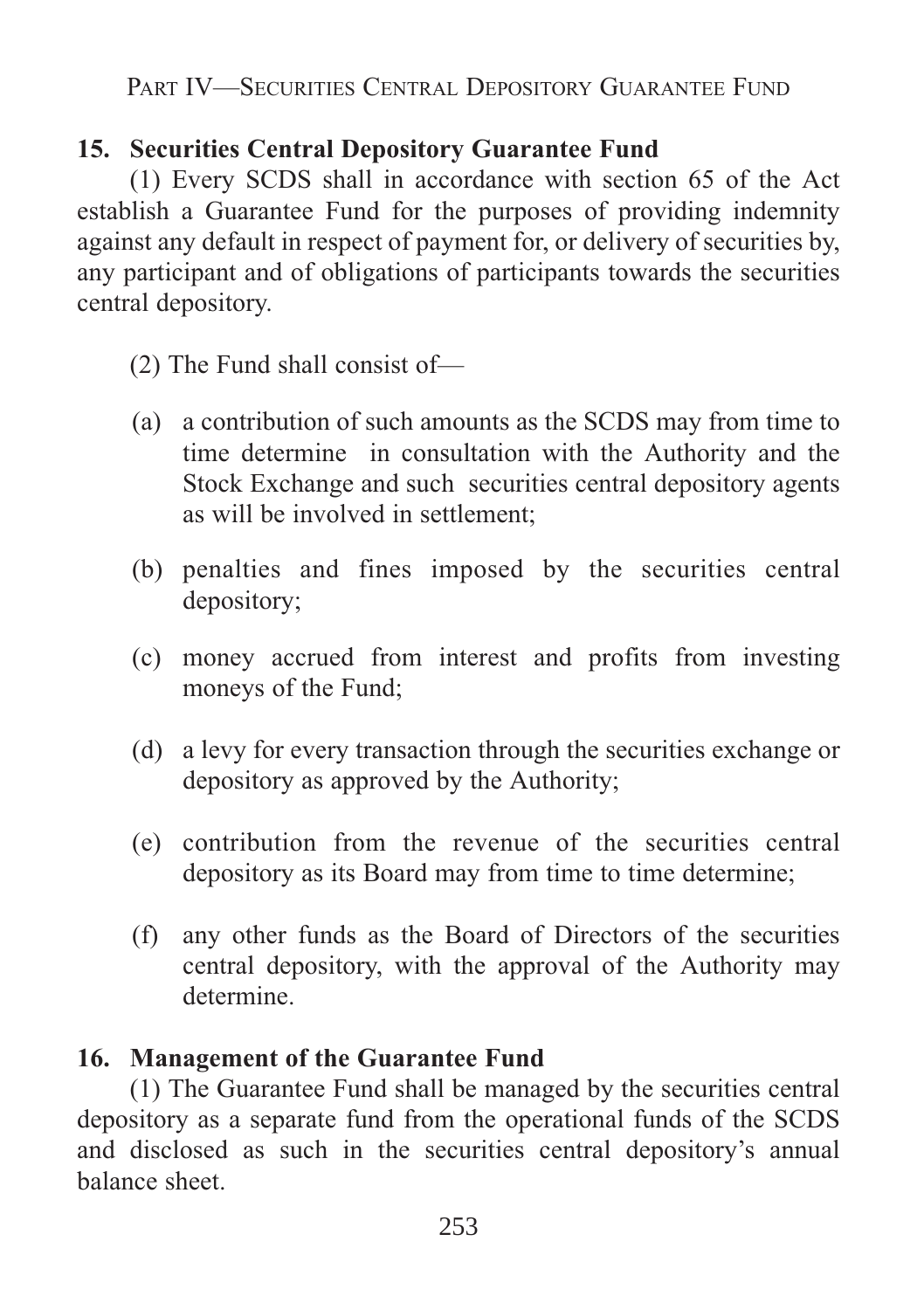(2) The securities central depository shall keep proper accounts and records of the Fund and in every financial year, prepare a statement of accounts showing the movement and financial position of the Guarantee Fund in its annual report.

(3) The accounts referred to in subregulation (2) shall include all sources of income and contributions to and expenses or disbursements of the Fund and any investments of the Guarantee Fund.

(4) The accounts and records of the Guarantee Fund shall be audited by an auditor appointed by the securities central depository and approved by the Authority.

(5) The securities central depository shall make guidelines for the operation and maintenance of the Guarantee Fund.

PART V—INSURANCE

#### **17. Insurance**

(1) A securities central depository shall, at all times, maintain an insurance policy to cover loss or damage arising from, *inter alia*—

- (a) computer crime, involving theft or criminal damage to the computer system;
- (b) theft, damage, falsification or alteration of any record or data kept within the computer system;
- (c) stolen or missing certificates which are under the physical control of the securities central depository, whether the certificates are kept on its premises or are in transit;
- (d) fire or theft of any records in any vault, premises or warehouse of the securities central depository where the records are kept in accordance with the Act;
- (e) professional negligence of its employees, agents or servants;
- (f) public liability in respect of the operations of the depository; and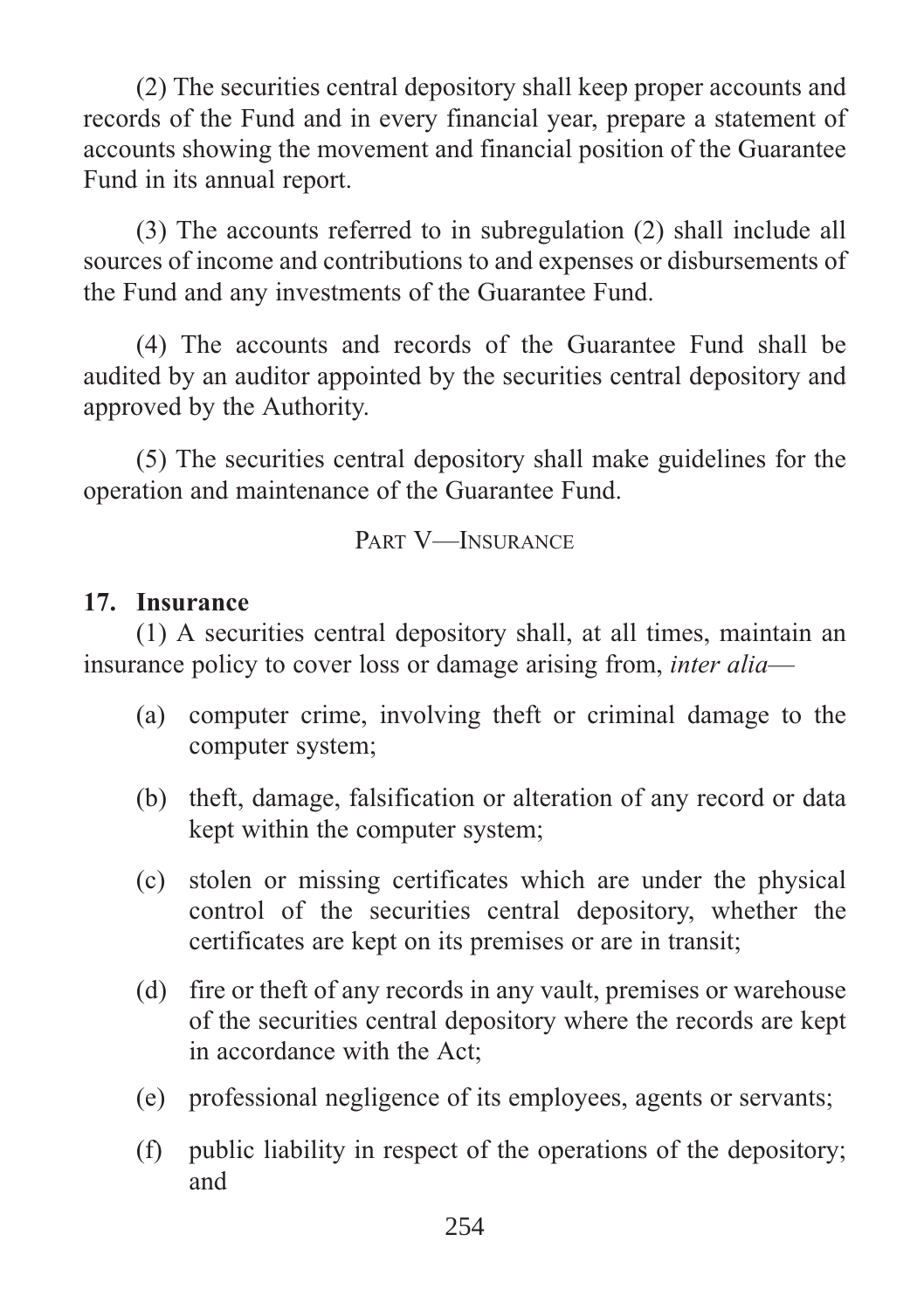(g) fraudulent or dishonest acts of its employees or agents with intent to cause or sustain loss.

(2) The securities central depository shall obtain and maintain at a reasonable and competitive cost, one or more insurance policies for such amounts and coverage as may be reasonably determined in the best interests of the securities central depository and its depositors.

(3) The insurance policies maintained by the securities central depository shall be available for inspection by securities central depository agents and the Authority during business hours, upon request.

(4) The securities central depository shall notify the Authority and the securities central depository agents of any material reduction in the coverage or amount of any policy of insurance it maintains.

PART V-MISCELLANEOUS

## **18. Access only to authorised personnel**

A securities central depository agent shall ensure that only persons authorised to transact business with the securities central depository have access to the system linked to the securities central depository in accordance with the Act.

# **19. Safe custody of immobilized securities**

A securities central depository shall ensure safe custody of its jumbo certificates or other form in which certificates shall be kept and shall be liable, in the event of any loss or destruction of the certificates.

## **20. Access to computer system**

(1) The following persons may have access to the computer system and terminals of the securities central depository in addition to those specified under section 51 of the Act—

- (a) the Authority;
- (b) a systems provider; and
- (c) a vendor of the computer system under a contract.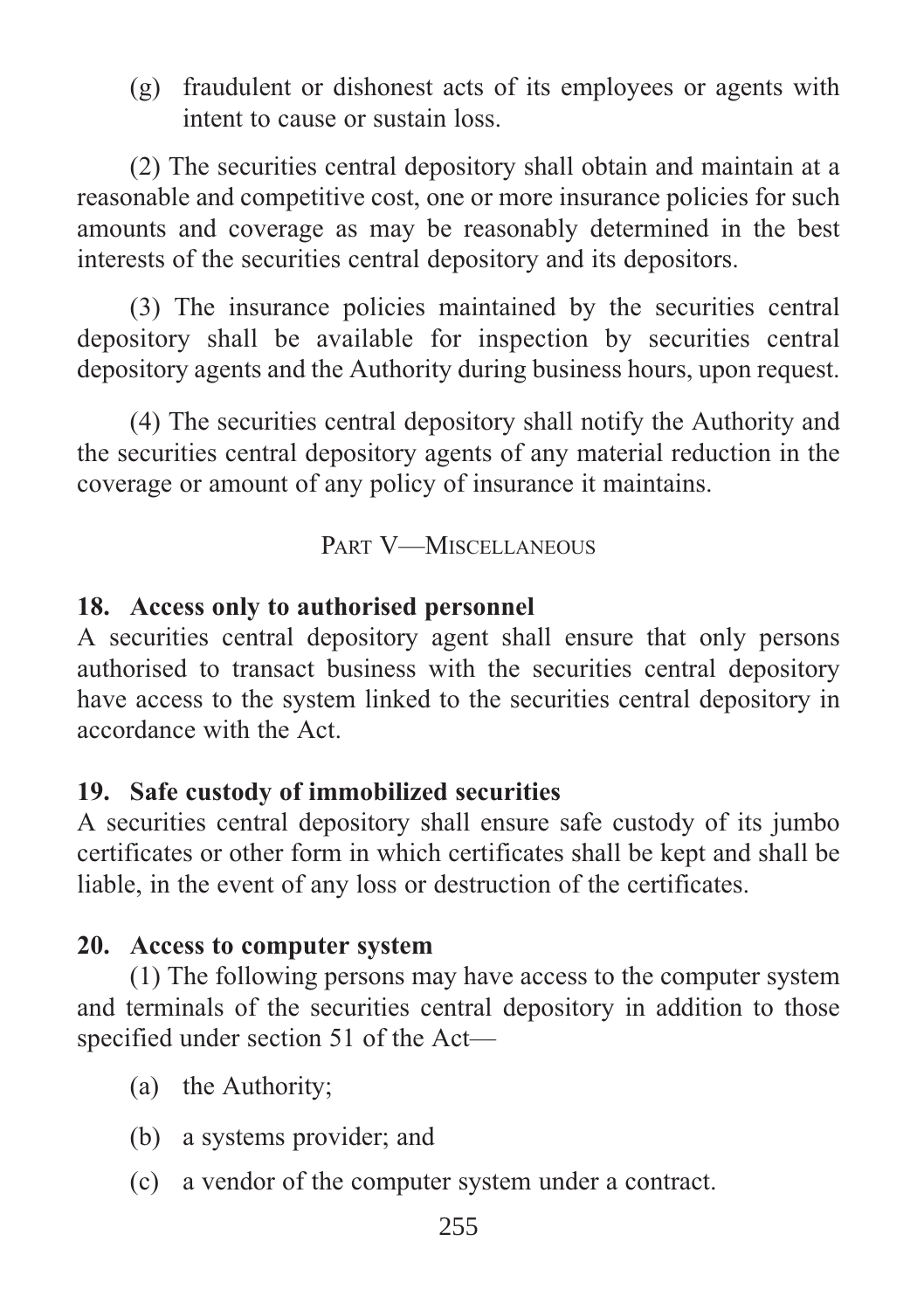(2) A securities central depository agent shall have access to the system and be able to open, maintain and close depositor's accounts upon their instructions.

(3) A securities central depository agent who is a member of the securities exchange may allocate trades upon prior authorisation by the account beneficiaries.

## **21. Linkages to securities depositories outside Uganda**

The Authority may, on request of the securities central depository, approve computer system linkages to other securities depositories, securities exchanges and the appointment of securities central depository agents outside Uganda if it is satisfied that the linkages would promote development in the capital markets and that the interests of the public dealing with book-entry securities will be served by the granting of the Authority's approval.

# **22. Off-site disaster recovery plan**

A securities central depository and its agents shall, before the commencement of its operations, make arrangements for an off-site business continuity and disaster recovery plan which shall be approved by the Authority.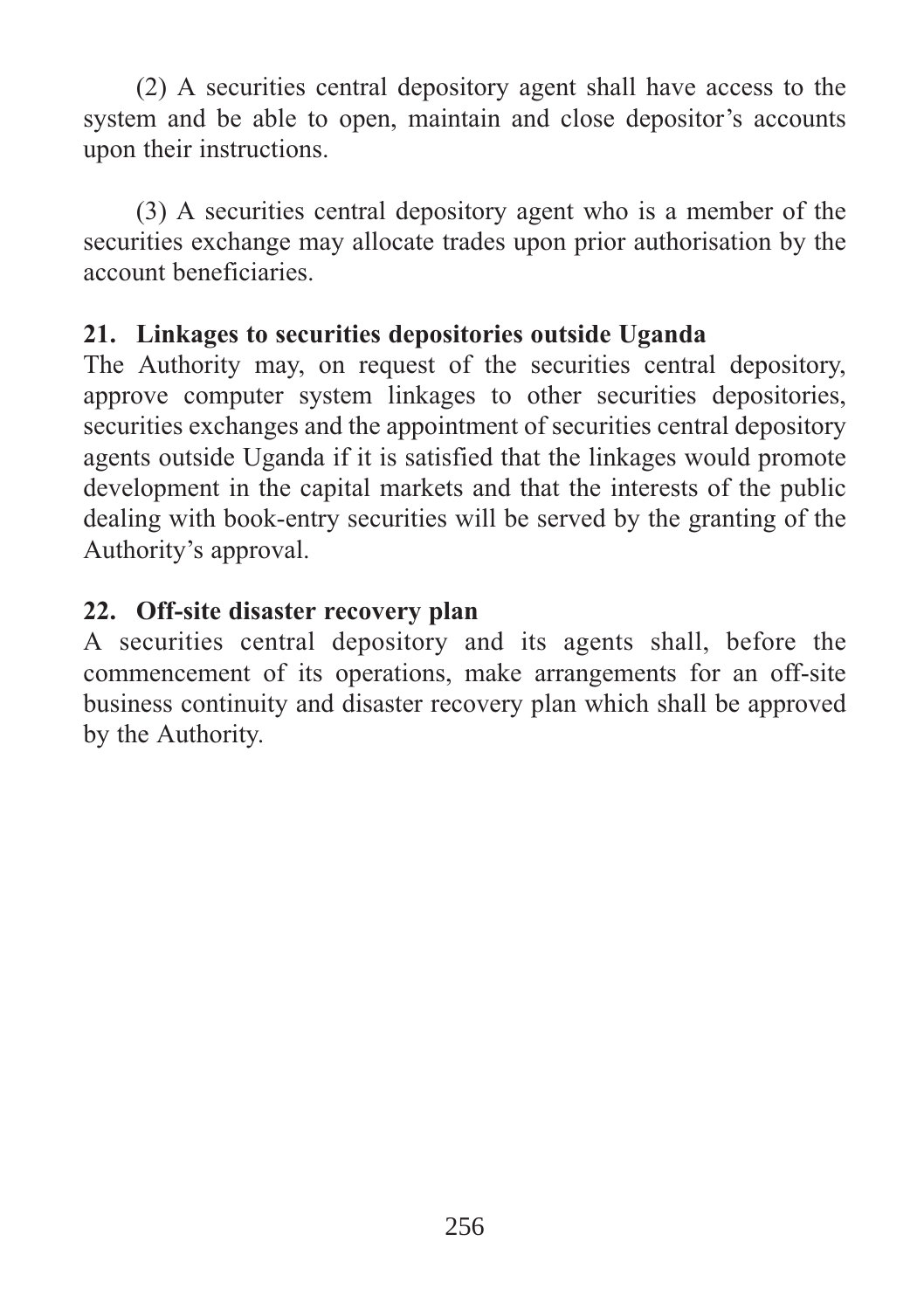#### SCHEDULE 1

#### THE SECURITIES CENTRAL DEPOSITORY ACT, 2009

## THE SECURITIES CENTRAL DEPOSITORIES REGULATIONS, 2009

Regulation 3(1)

## APPLICATION FOR A LICENCE TO OPERATE A SECURITIES CENTRAL DEPOSITORY

*Application is made for a licence to operate a securities central depository under the Act.* 

The following statements are made in relation to the application—

*Note:* If space is insufficient to provide details, please attach annexes. Any annexes (s) should be identified as such and signed by the signatory of this application.

*Information provided should be as at the date of the application.*

| 1. |                                                                      |                               |  |  |  |  |  |
|----|----------------------------------------------------------------------|-------------------------------|--|--|--|--|--|
| 2. |                                                                      |                               |  |  |  |  |  |
| 3. |                                                                      |                               |  |  |  |  |  |
| 4. |                                                                      |                               |  |  |  |  |  |
| 5. |                                                                      |                               |  |  |  |  |  |
| 6. |                                                                      |                               |  |  |  |  |  |
| 7. | Location, address and telephone number of branch offices and nominee |                               |  |  |  |  |  |
| 8. |                                                                      | Details of capital structure— |  |  |  |  |  |
|    | (a)                                                                  |                               |  |  |  |  |  |
|    | (b)                                                                  |                               |  |  |  |  |  |
|    | (c)                                                                  |                               |  |  |  |  |  |
|    |                                                                      |                               |  |  |  |  |  |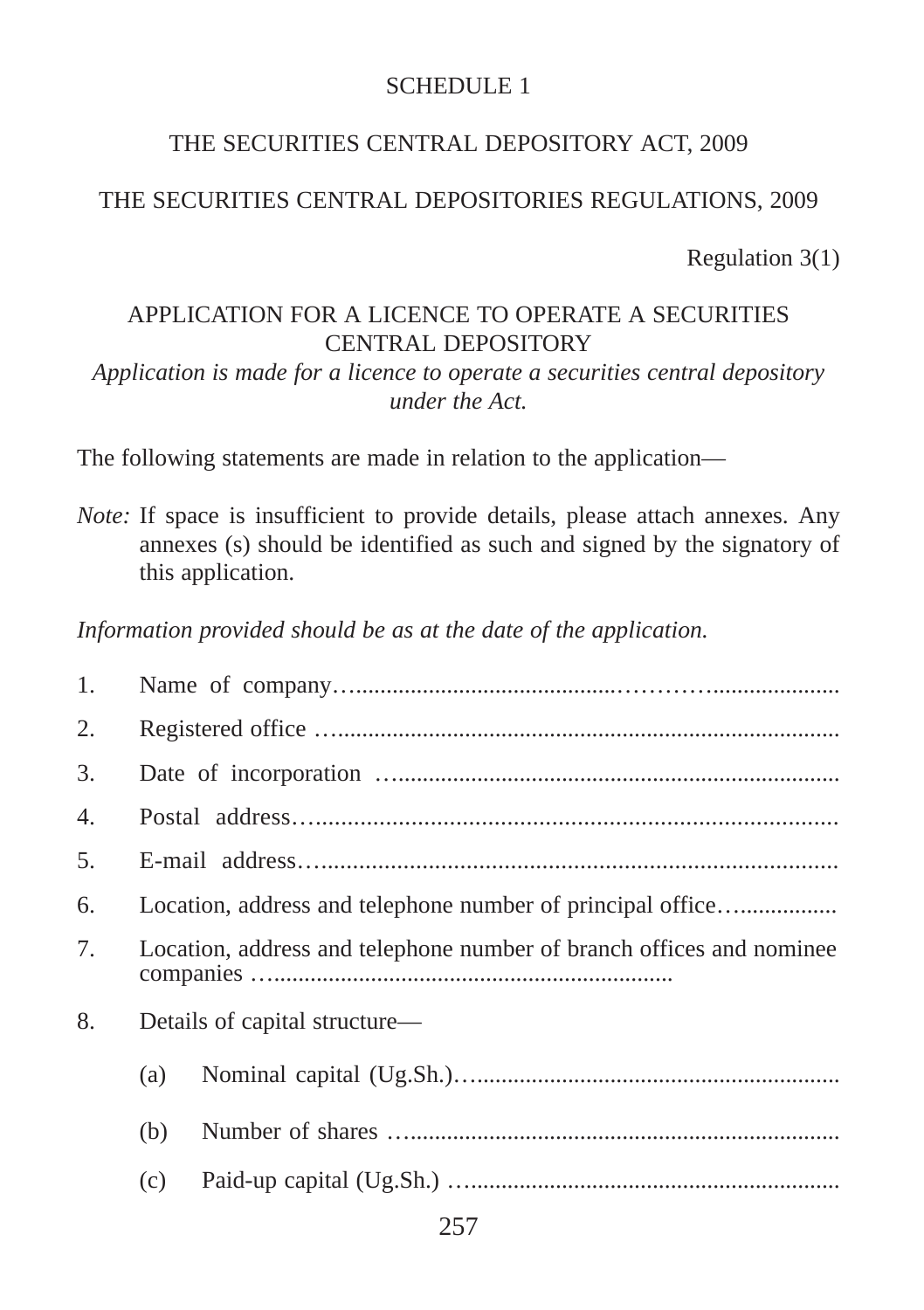# 9. Shareholders

(please attach a list)

| Name | Address & telephone<br>number | Number of shares held |
|------|-------------------------------|-----------------------|
|      |                               |                       |

#### 10. Directors

| Name | <i>Identity</i><br>card/<br>Passport<br>number | Date of<br>appoint-<br>ment | Date of $\vert$<br>birth | Permanent<br>address &<br>telephone<br>number | Academic or<br>professional<br>qualification | <b>Number</b><br>of shares<br>held in<br>the<br>company |
|------|------------------------------------------------|-----------------------------|--------------------------|-----------------------------------------------|----------------------------------------------|---------------------------------------------------------|
|      |                                                |                             |                          |                                               |                                              |                                                         |

#### 11. Secretary

Name…...............................................................................................................

Address …...........................................................................................................

#### 12. Chief Executive and other key personnel

| Name | <i>Identity</i><br>card/<br>Passport<br>number | Date of<br>appoint-<br>ment | Date of<br>birth | Permanent<br>address &<br>telephone<br>number | Academic or<br>professional<br>qualification | <b>Number</b><br>of shares<br>held in<br>the<br>company |
|------|------------------------------------------------|-----------------------------|------------------|-----------------------------------------------|----------------------------------------------|---------------------------------------------------------|
|      |                                                |                             |                  |                                               |                                              |                                                         |

- 13. Particulars of other directorship(s) of the directors ….............................
- 14. Particulars of shares held by directors in other companies…..................
- 15. Has the applicant or any of its directors or members of senior management at any time been placed under receivership, declared bankrupt, or compounded with or made an assignment for the benefit of its creditors, in Uganda or elsewhere - Yes/No. If `yes', give details….....................................................................................................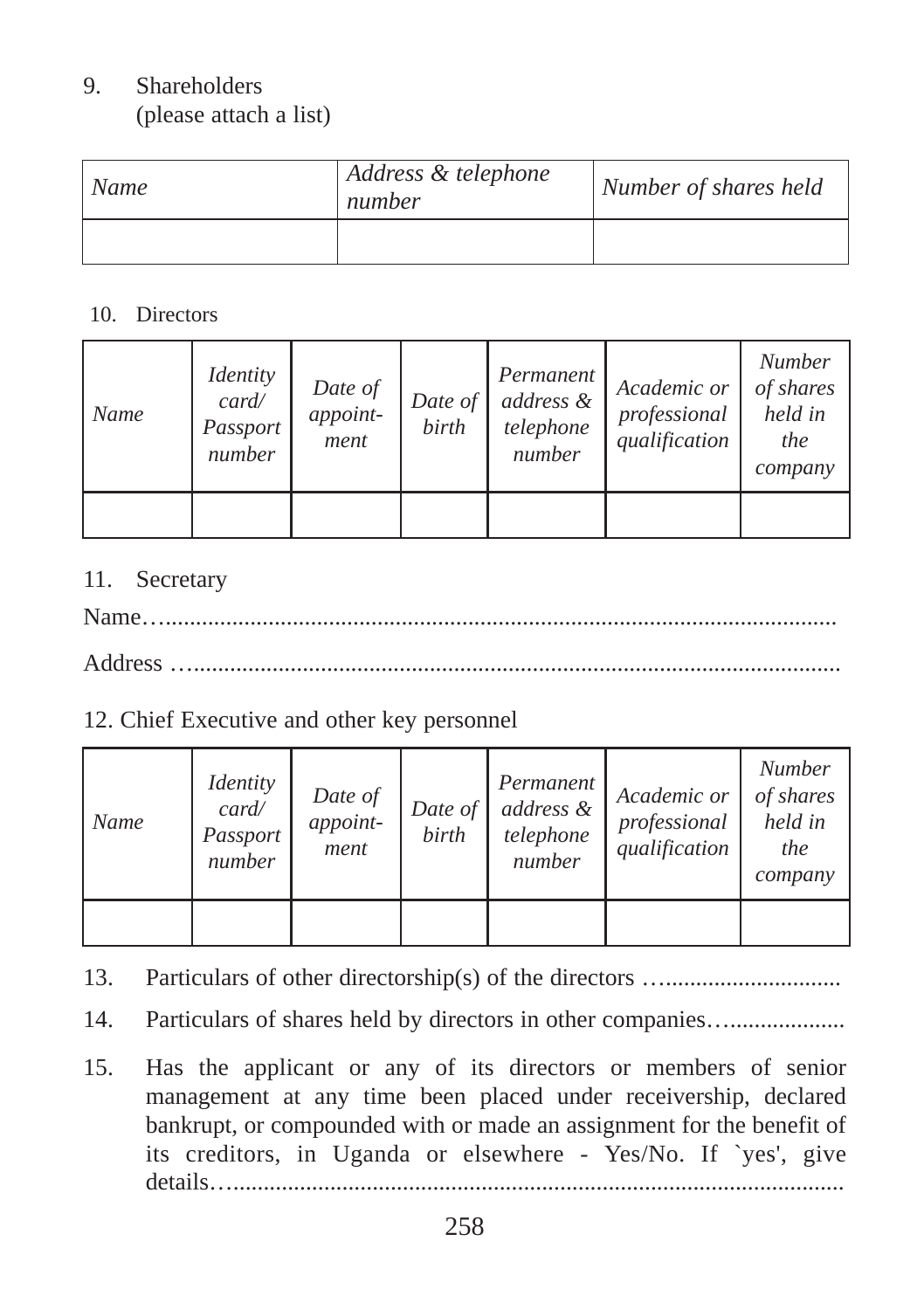- 16. Has any director or member of senior management of the applicant been a director of a company that has been-
	- (a) denied any licence or approval by any Regulator Yes/No. If Yes, give details......................................................................................

(b) a director of a company providing banking, insurance, financial or investment advisory services whose licence has been revoked by the appropriate authority - Yes/No. If Yes, give details.

……………………………………………………………………

- (c) subjected to any form of disciplinary action by any professional body of which the applicant or any of its director was a member - Yes/ No. If yes, give details.….........................................................
- 17. Has any court ever found that the applicant, or a person associated with the applicant was involved in a violation of any law - Yes / No. If `yes', give details.…...........................................................................................
- 18. Is the applicant and/or a person associated with the applicant now the subject of any proceeding that could result in a `yes' answer to question (15) - Yes/ No. If `yes,' give details.…......................................................
- 19 (1) Is the applicant, or any shareholder or director of the applicant, a member or director of a member company of any securities exchange - Yes/ No. If `yes', give details.…................................................................
	- (2) Have any of the above persons been—
		- (a) refused membership to any securities organisation Yes / No. If "yes", give details….................................................
- 20. Particulars of two business referees of the applicant:

| Name | Address | Telephone number(s) $\vert$ Occupation |  |
|------|---------|----------------------------------------|--|
|      |         |                                        |  |
|      |         |                                        |  |
|      |         |                                        |  |
|      |         |                                        |  |
|      |         |                                        |  |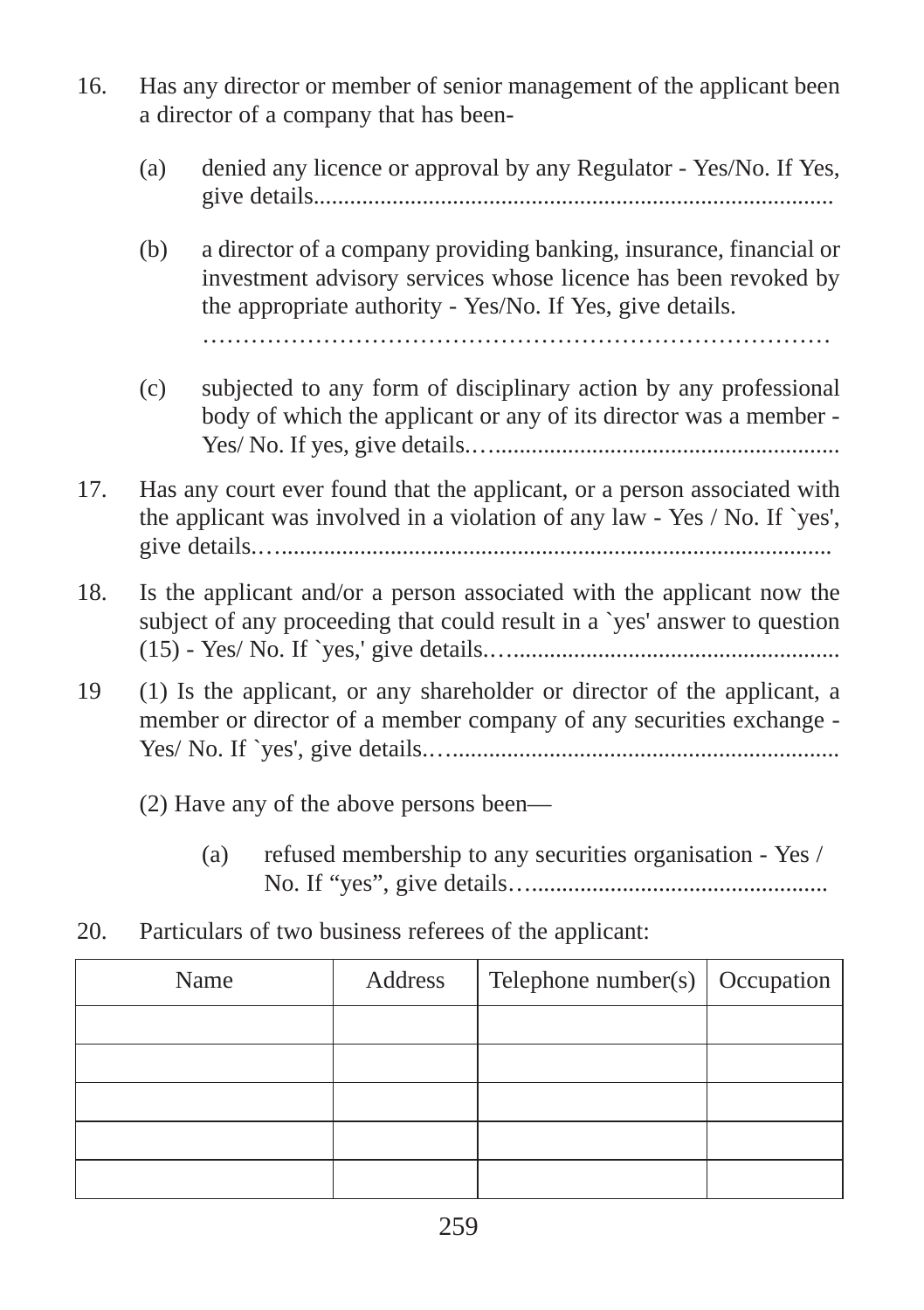21. Attach a profile of the chief executive and key employees in the applicant company setting out the educational and professional qualifications and work experience.

| Name | Post | Qualifications   Experience |  |
|------|------|-----------------------------|--|
|      |      |                             |  |
|      |      |                             |  |
|      |      |                             |  |
|      |      |                             |  |

22. List the office facilities of the applicant

…...............................................................................................................

23. Any other additional information considered relevant to this application:

…...............................................................................................................

We ….......................................(Director), …................................. (Director) and ….................................. (Secretary) declare that all the information given in this application and in the attached documents is true and correct.

Made on this….................................... day of ….................................. 2009

Signed:

…..............................................Director

…...............................................Director

…...............................................Secretary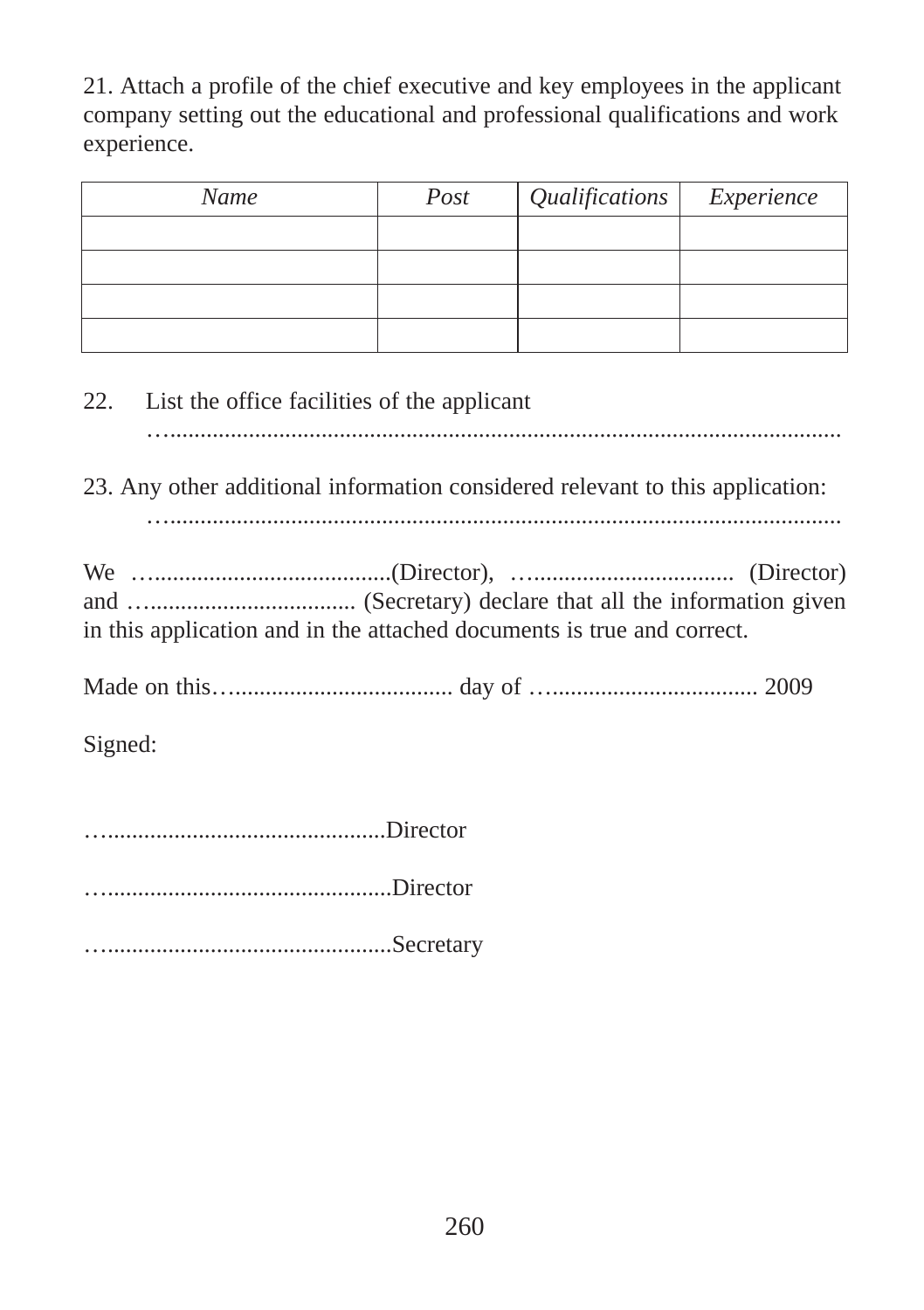#### SCHEDULE 2

*Regulation 3(f)* 

## THE SECURITIES CENTRAL DEPOSITORIES ACT, 2009

#### THE SECURITIES CENTRAL DEPOSITORIES REGULATIONS, 2009

#### **FEES**

| Application fee for a licence to operate a depository | UGX 3,000,000 |
|-------------------------------------------------------|---------------|
| Application fee to renew a licence                    | UGX 3,000,000 |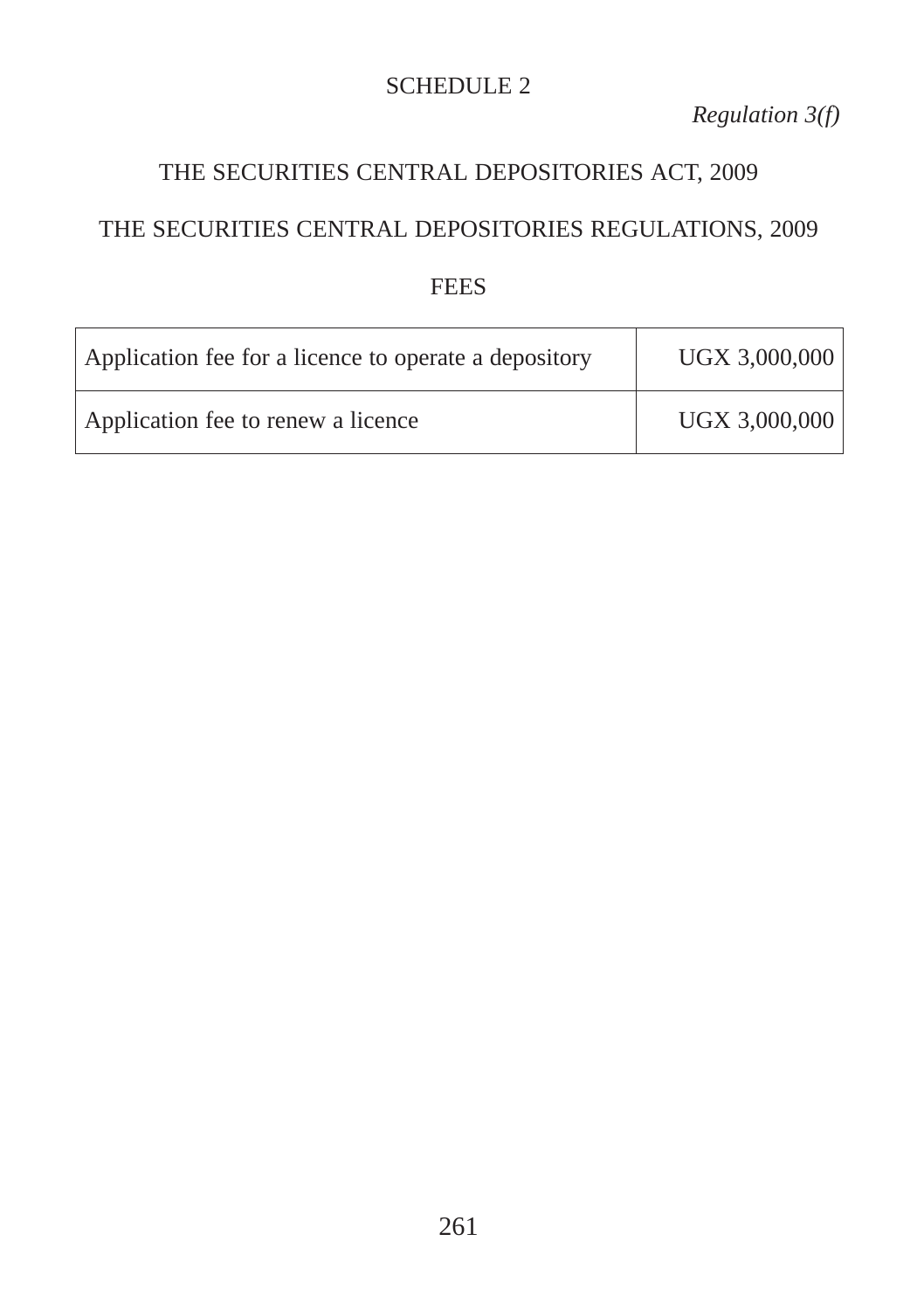#### SCHEDULE 3

*Regulation 5 (2) (f)*

## THE SECURITIES CENTRAL DEPOSITORIES ACT, 2009

## THE SECURITIES CENTRAL DEPOSITORIES REGULATIONS, 2009

#### CRITERIA FOR DETERMINING A FIT AND PROPER PERSON FOR PURPOSES OF APPOINTMENT TO THE SCDS BOARD

1. Qualities for professional suitability

In order to determine for the purposes of these regulations, the professional and moral suitability of persons to be appointed as a member of the Board, the Capital Markets Authority shall have regard to the following qualities, in so far as they reasonably determine, in respect of the person concerned—

- (a) his of her general probity;
- (b) his or her competence and soundness of judgment for the fulfillment of the responsibilities of the office in question;
- (c) the diligence with which the person concerned is fulfilling or likely to fulfill those responsibilities; and
- (d) whether the functions of the board are likely to be in any way threatened by his or her holding that position.
- 2. Previous conduct activities

For the purposes of and without prejudice to the general effect of paragraph 1, the Capital Markets Authority may have regard to the previous conduct and activities of the person concerned in business, financial matters and in particular, any evidence that the person—

- (a) has been convicted of the offence of fraud or any other offence of which dishonesty or violence is an element;
- (b) was the director of an institution that has been liquidated or is under liquidation:
- (c) has taken part in any business practice that in the opinion of Capital Markets Authority was deceitful and oppressive, fraudulent, prejudicial, or otherwise improper whether unlawful or not or which otherwise reflect discredit on his method of conducting business;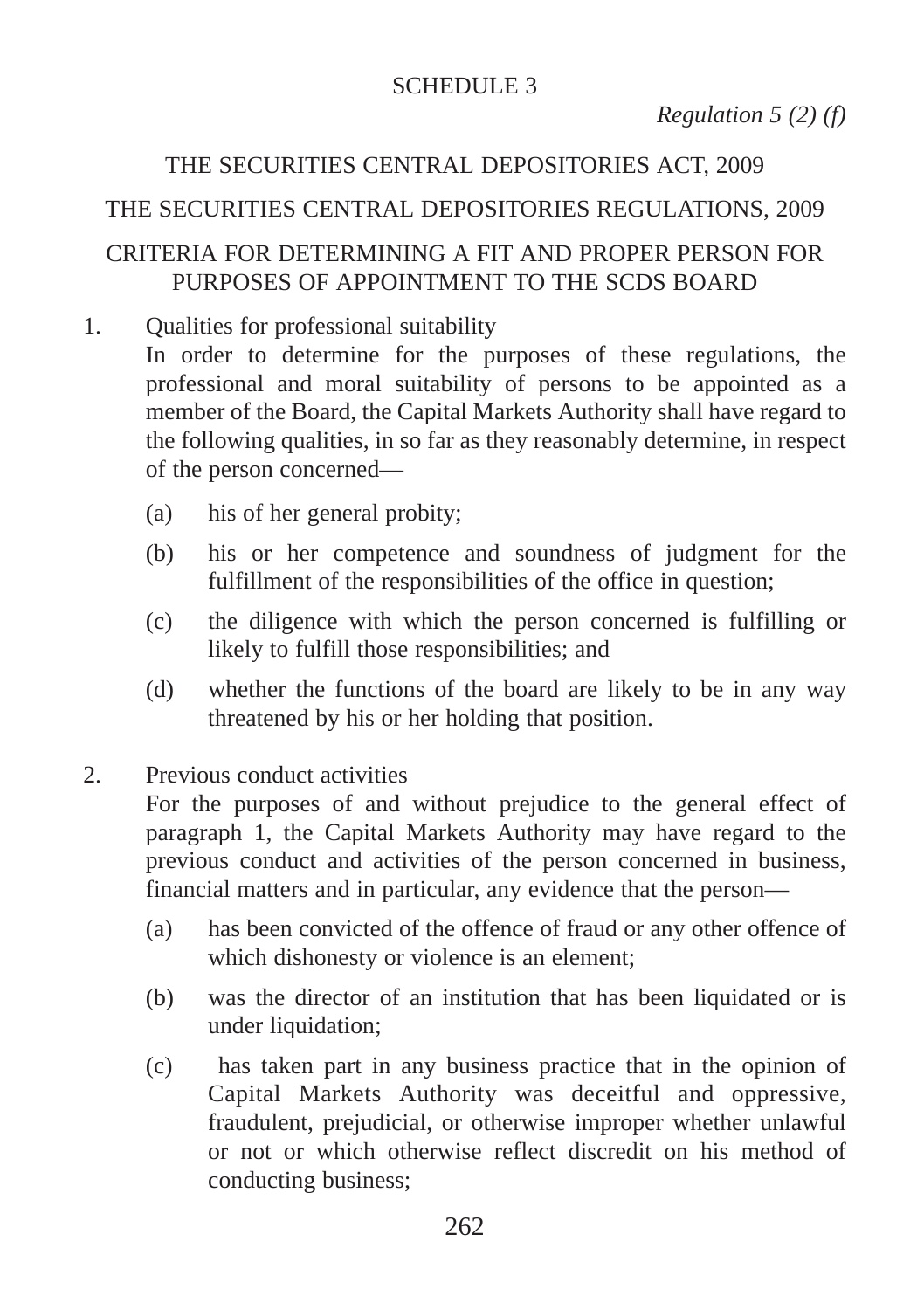- (d) has engaged or taken part in or been associated with any other business practices or otherwise conducted himself in such a manner as to cause doubt on his competence and soundness of judgment.
- 3. Additional information

The Capital Markets Authority may request any person to furnish additional information as may be necessary in determining the professional suitability of a person.

> TWAHA KAAWAASE KIGONGO, *Chairperson, Capital Markets Authority*